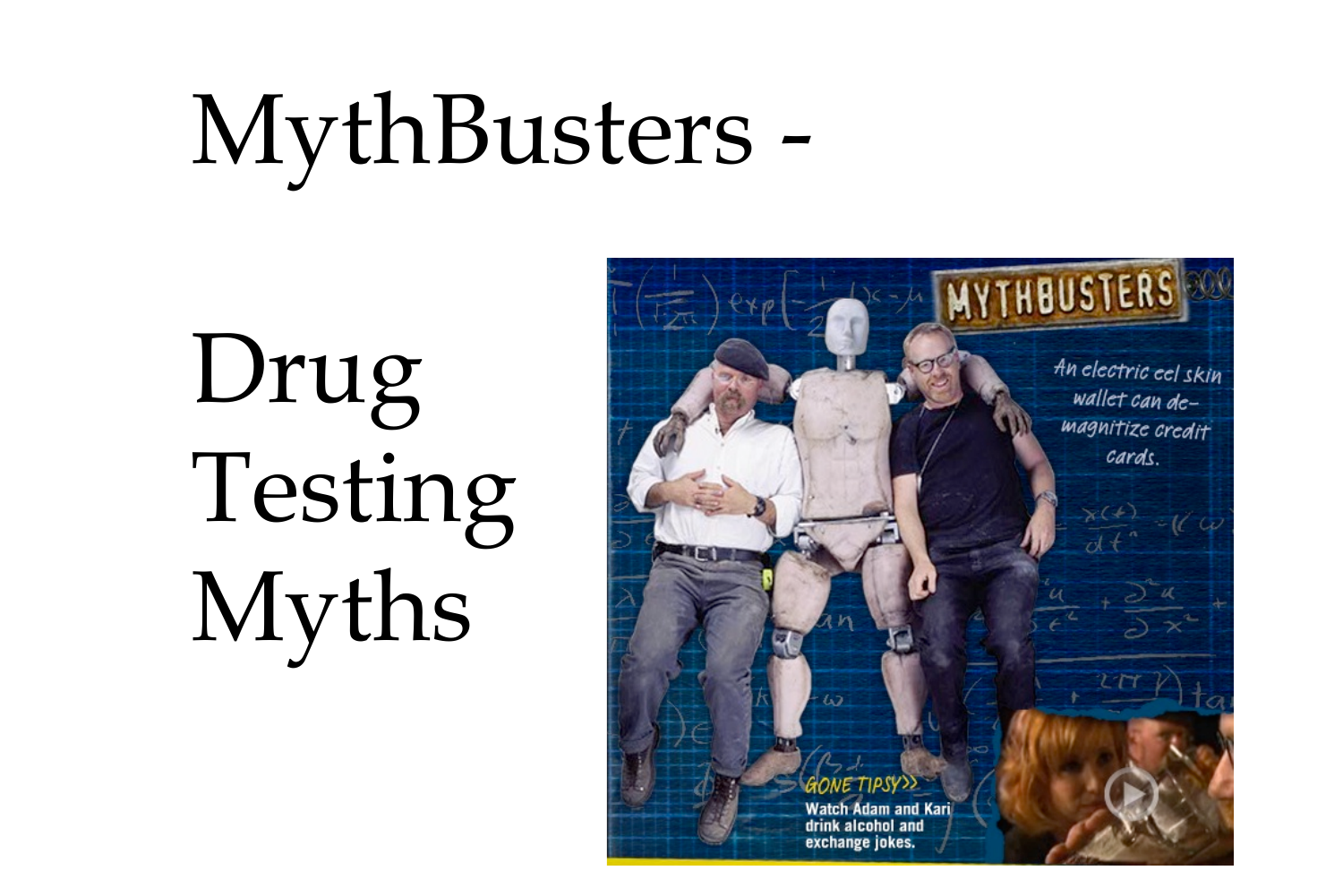### Why Client's "Invent" Excuses

- denial of the disease
- "learned" behavior of chronic dishonesty
- risk taking/manipulative behavior
- paranoia
- threat of court sanctions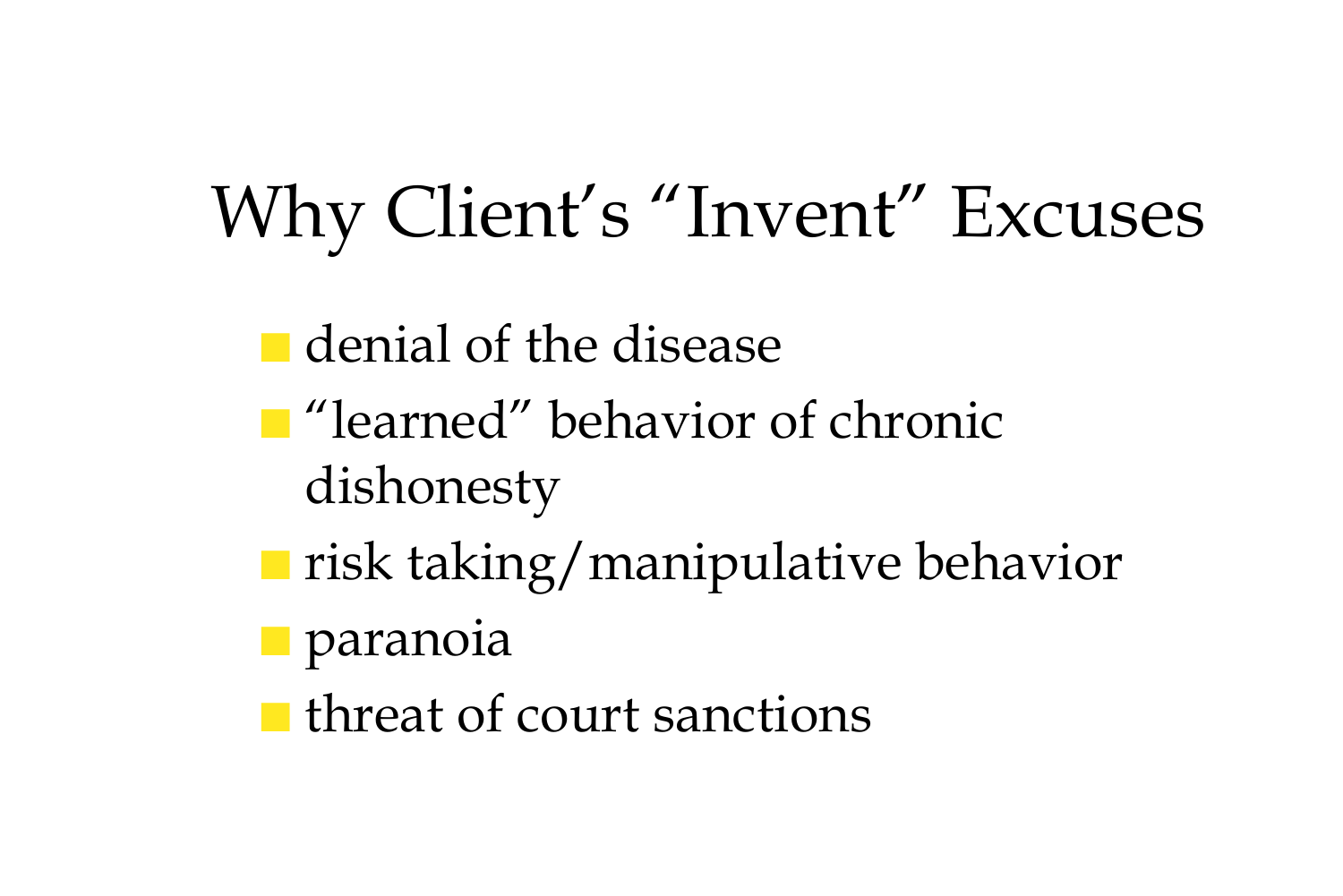# The Myths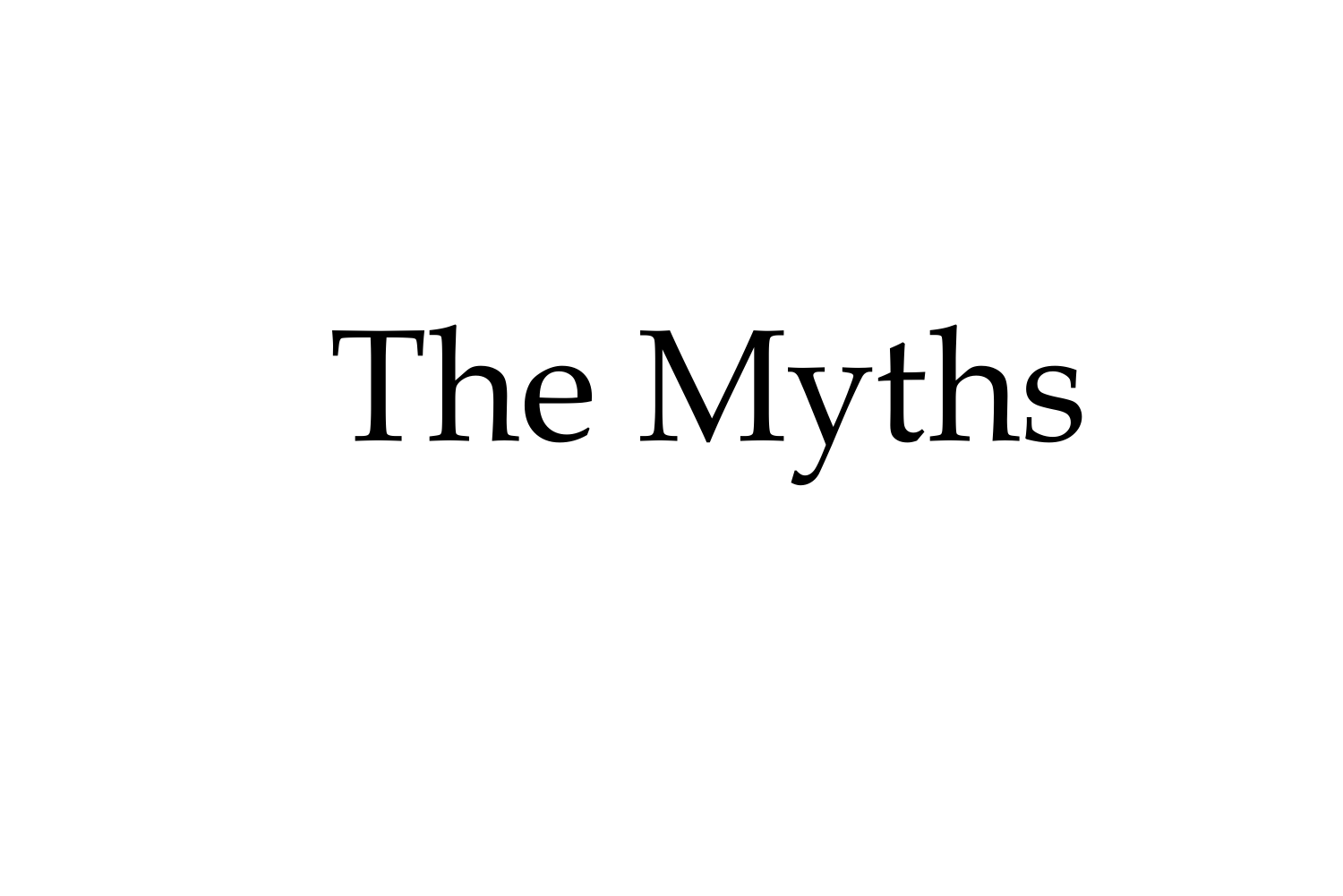- Passive inhalation of marijuana smoke can cause a "positive" drug test result.
- NO not if standard cutoffs are used
- THC (cannabinoid) assay uses variable cutoffs  $(20/25 \text{ or } 50 \text{ ng/mL})$
- passive inhalation research indicates less than 10 ng/mL in volunteer urines

■ urine versus hair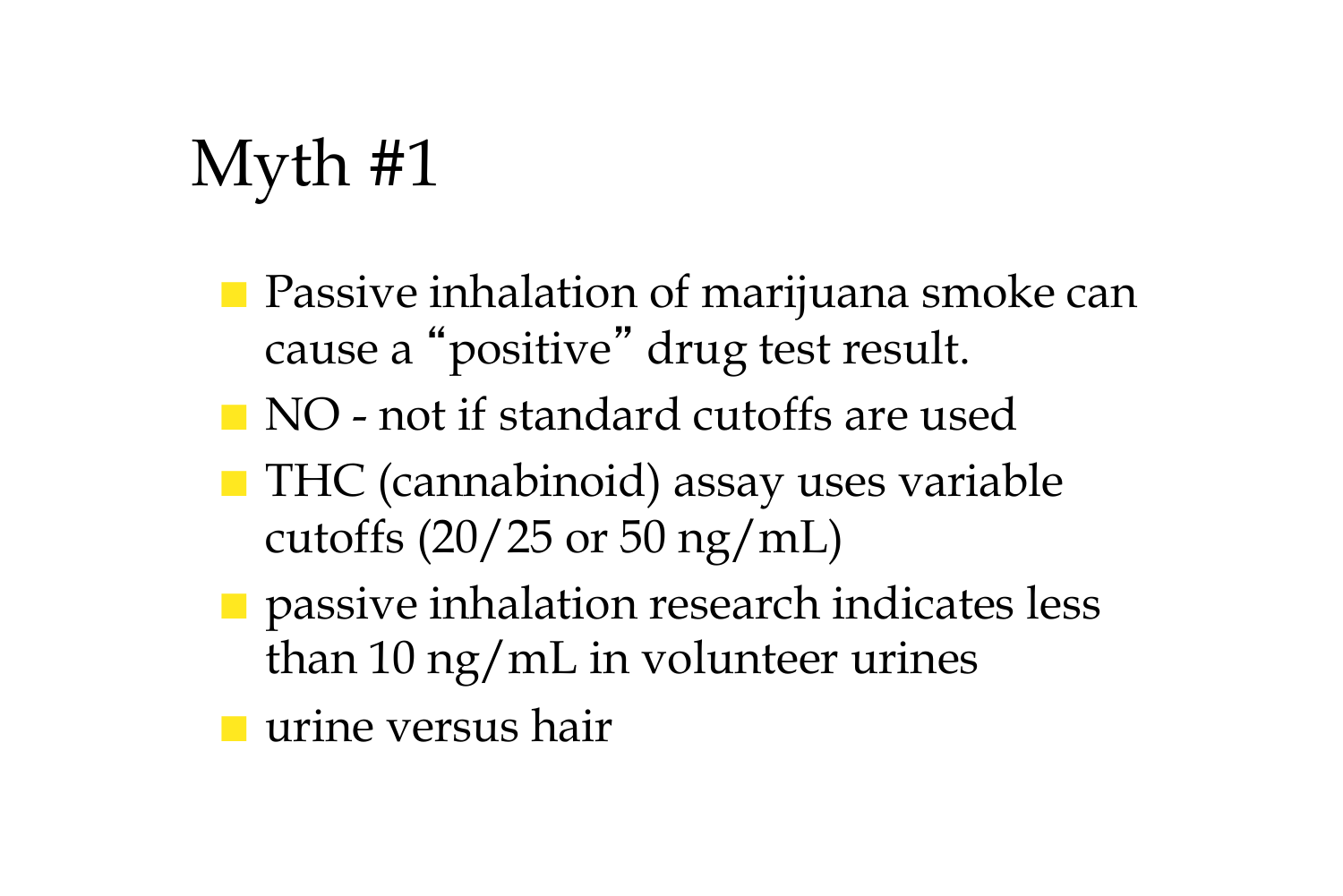"I'm still positive for THC because of excess body fat."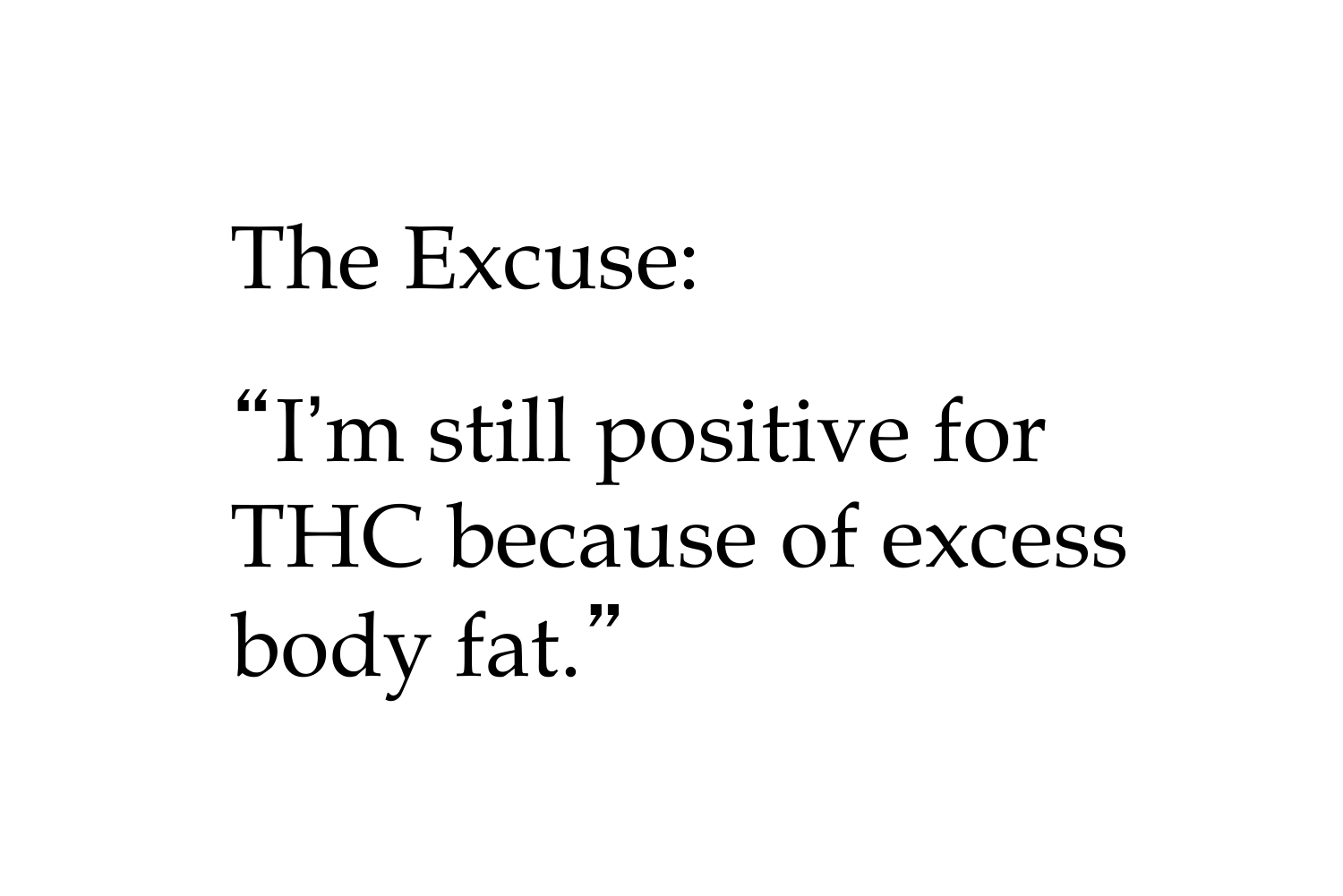"I'm positive for THC because I'm on a diet and breaking down fat cells containing THC."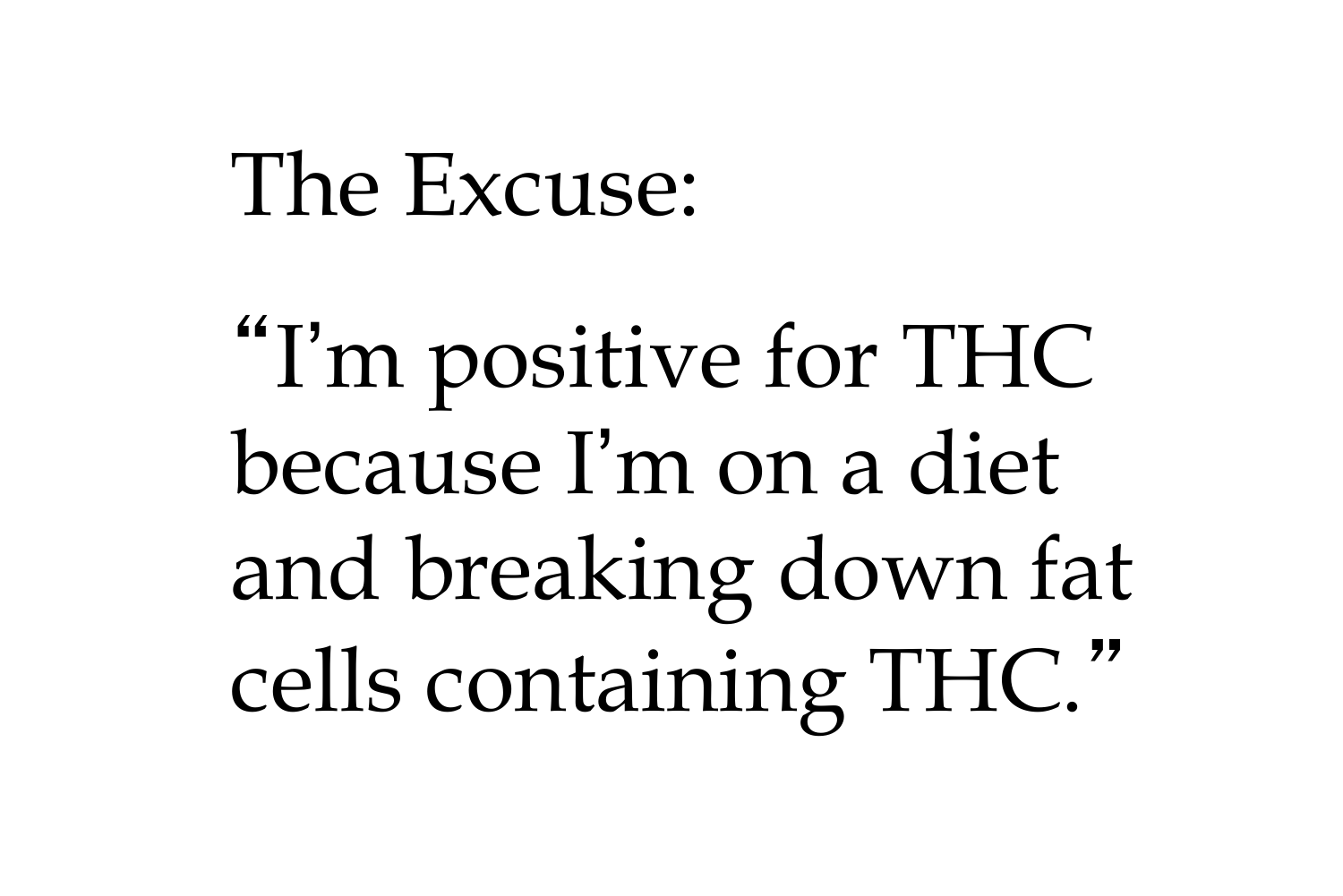"I'm positive for THC because I exercise a lot and I'm burning up fat cells containing THC."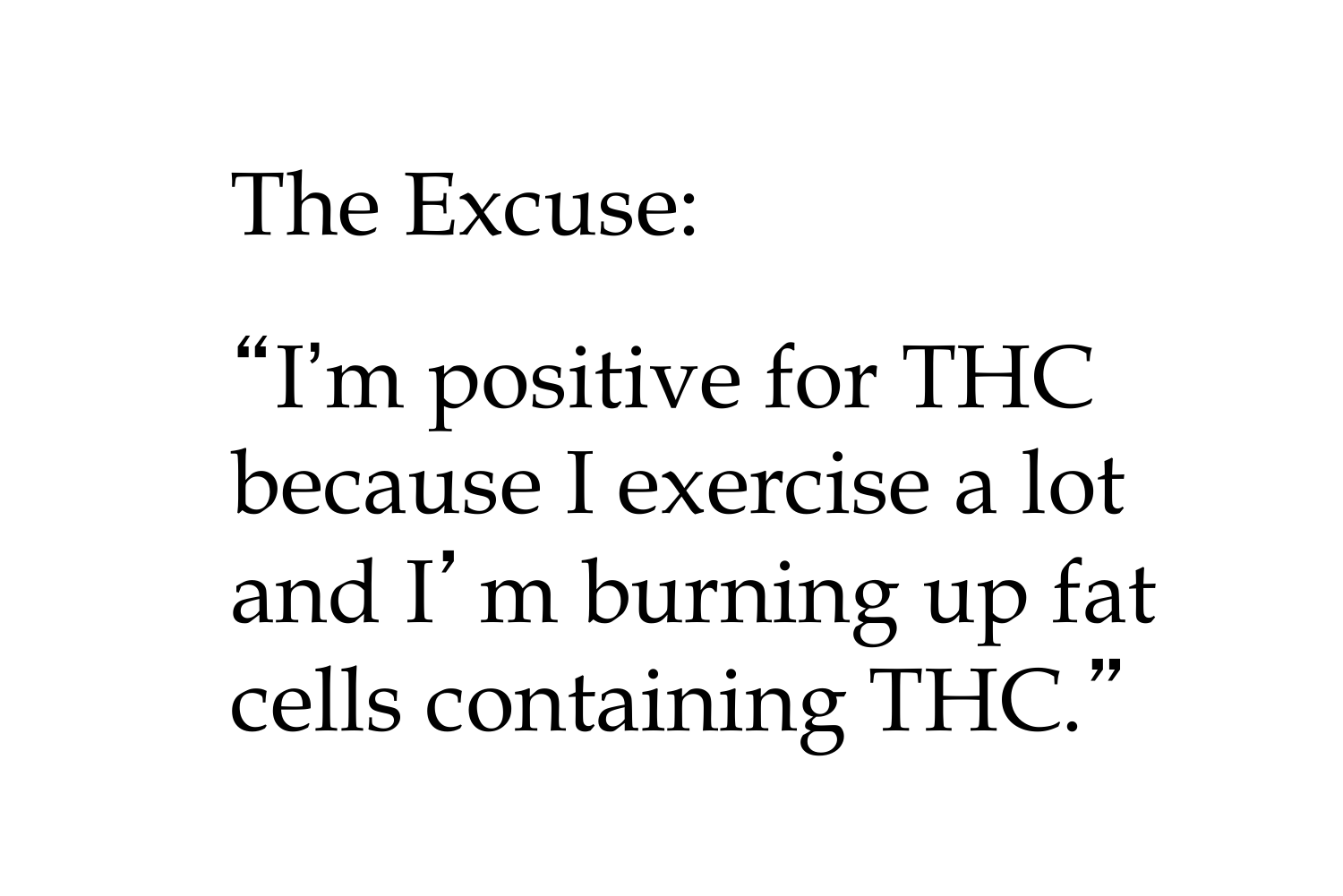"I'm positive for THC because I had a deep tissue massage."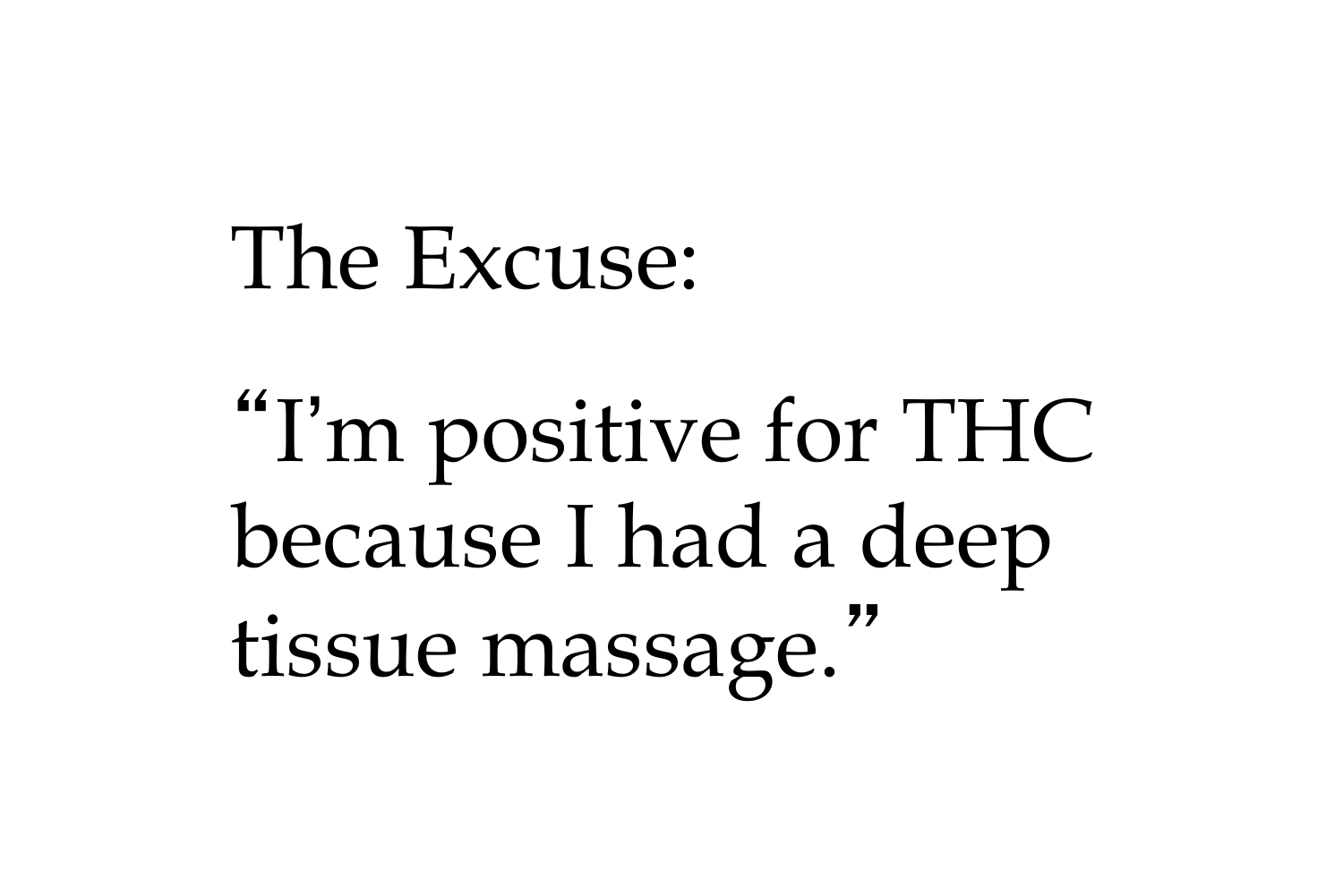"I'm positive for THC because I was in a hot tub and the THC was sweat out of my fat cells."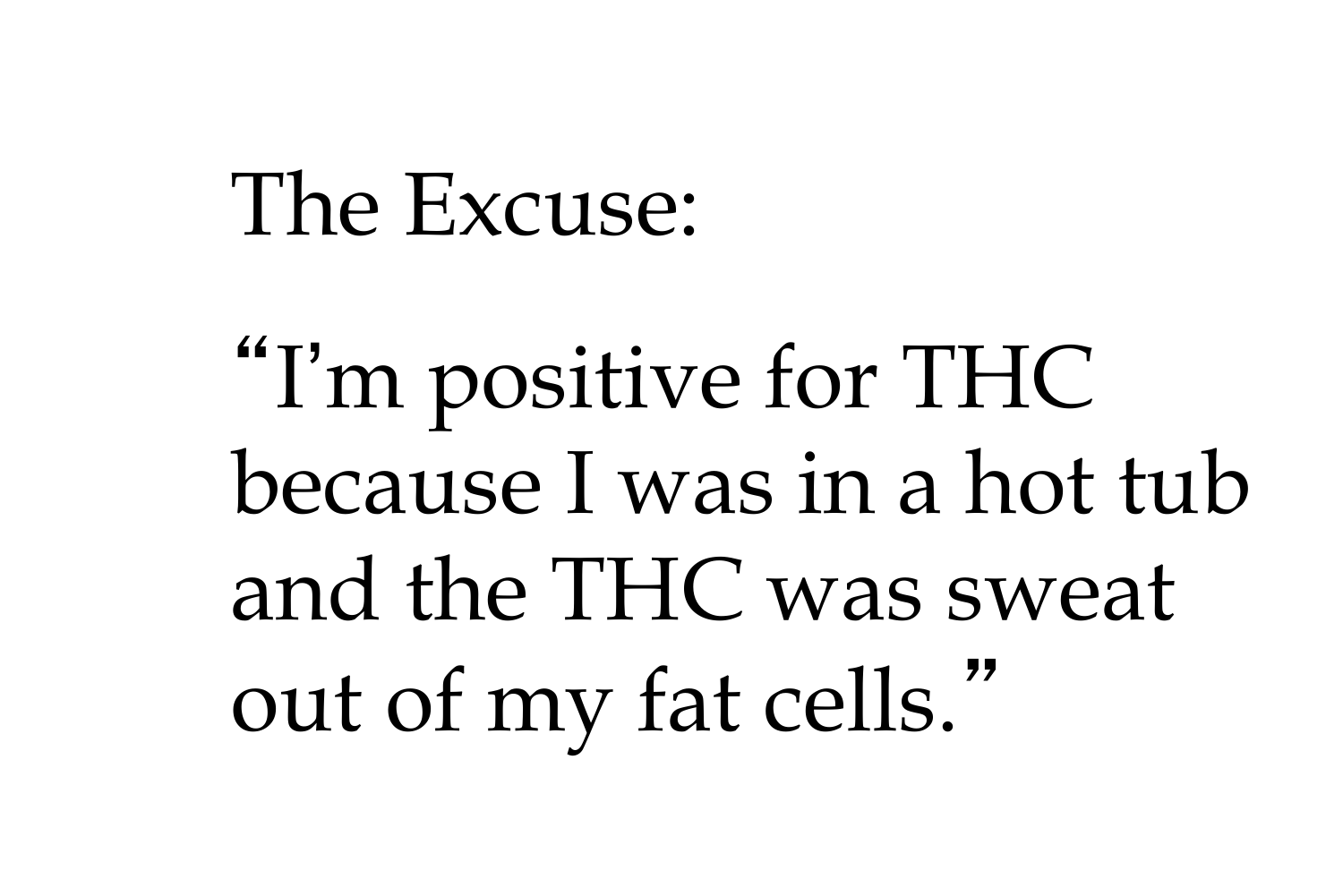- body fat and/or obesity significantly influences the results of drug tests for marijuana
- NO!
- body fat excuses by clients widespread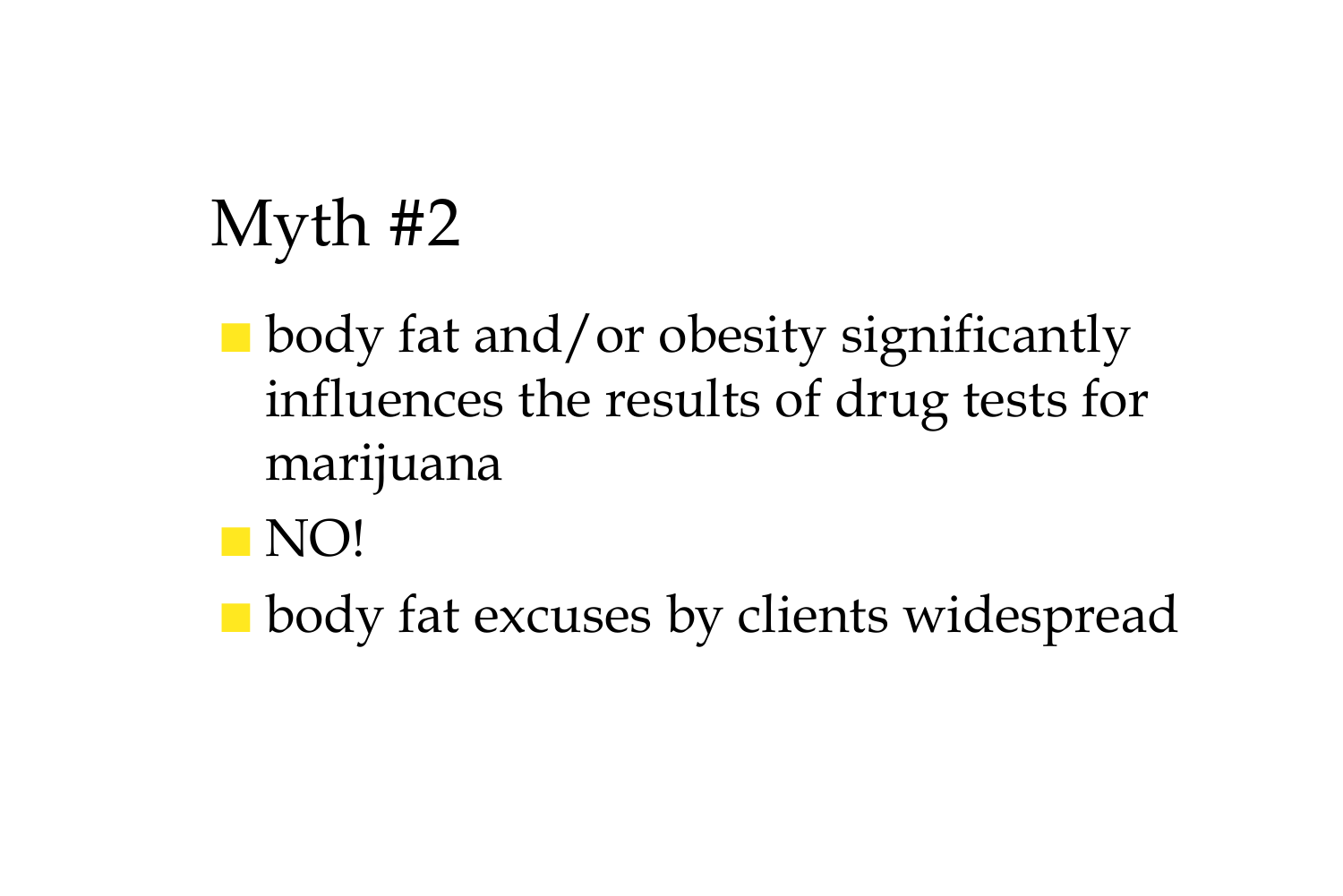#### THC and Fat:

marijuana does bind to fat cells

- $\blacksquare$  there are case studies indicating prolong elimination patterns
- BUT, marijuana's elimination from the body is largely driven by concentration
- while small amounts of marijuana may be retained in the body - generally these amounts do not have an effect on a urine drug test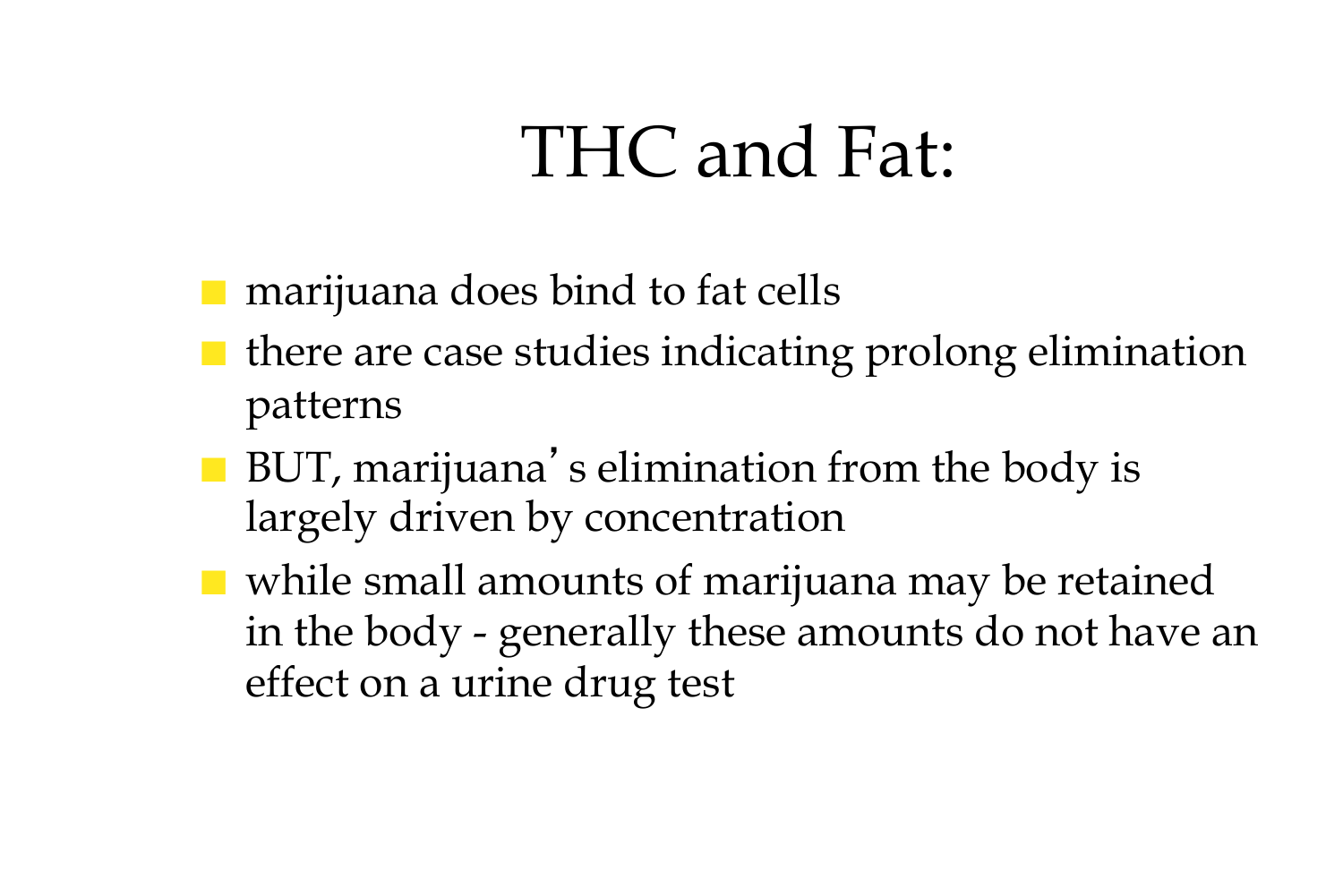■ Consuming poppy seeds (i.e., eating poppy seed bagels) can cause a positive urine drug test for opiates.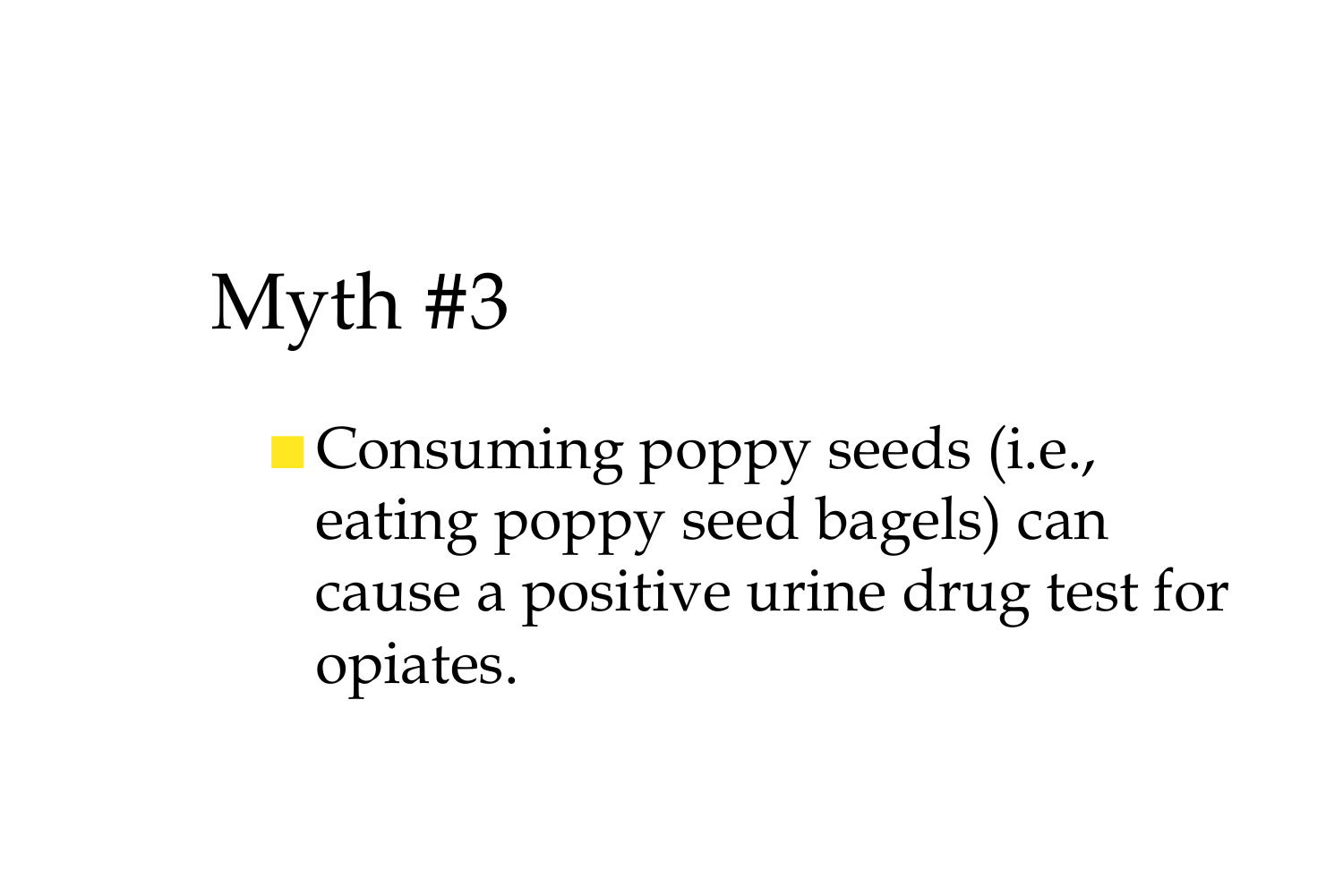Place a poppy prohibition in your agreement and don't allow clients to use this excuse to "explain away" a positive urine opiate test result!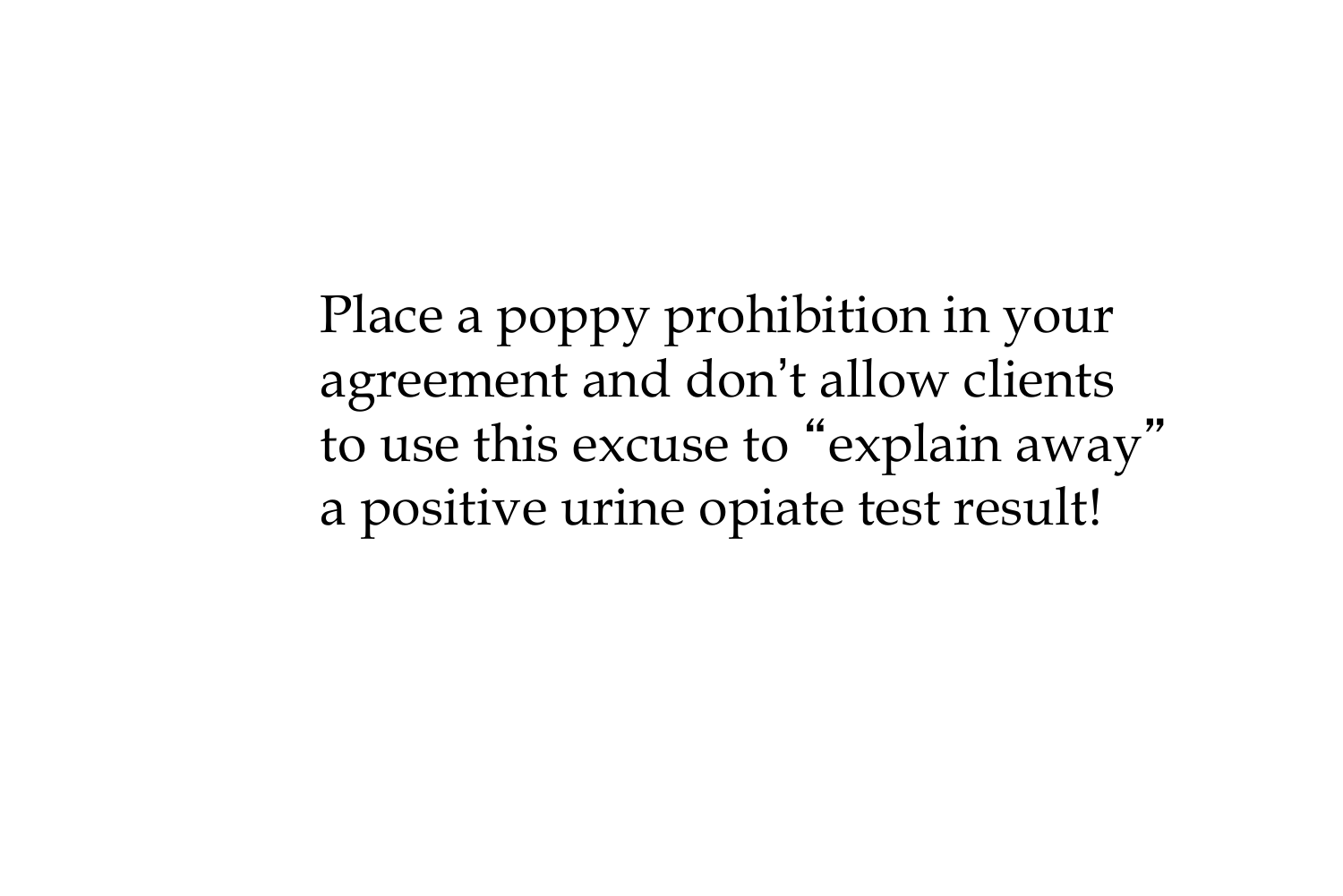- Drinking vinegar or cranberry juice will produce a "negative" urine drug test. ■ NO!
- $\blacksquare$  theory is to cause a "pH shift", making the urine sample acidic - altering the chemistry of immunoassay tests
- in reality the body detoxifies the acid & dilutes to physiological pH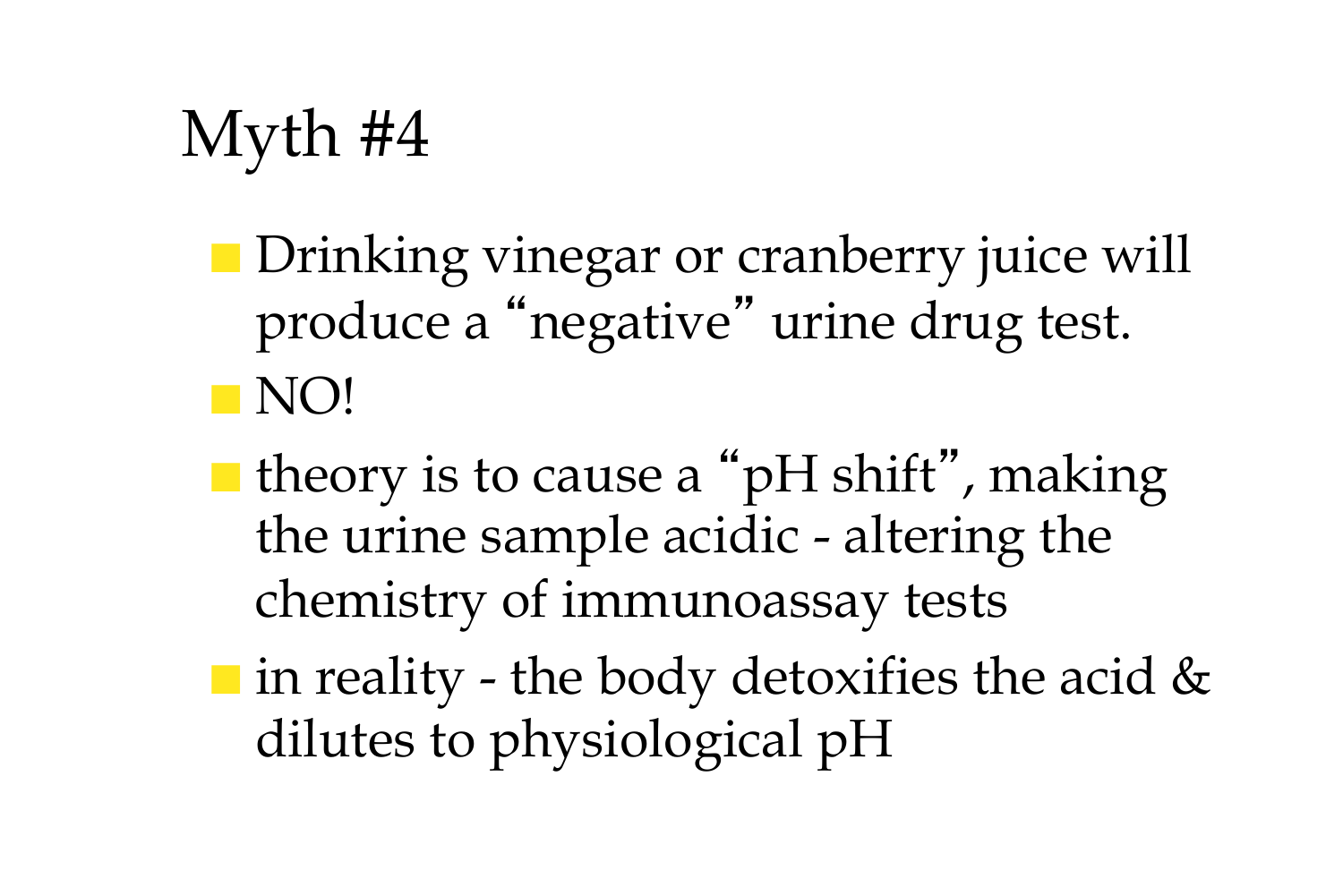■ consuming large does of vitamins (niacin - B3) purges marijuana from the system and/or speeds up its elimination from the body by increasing a person's rate of metabolism

■ FALSE!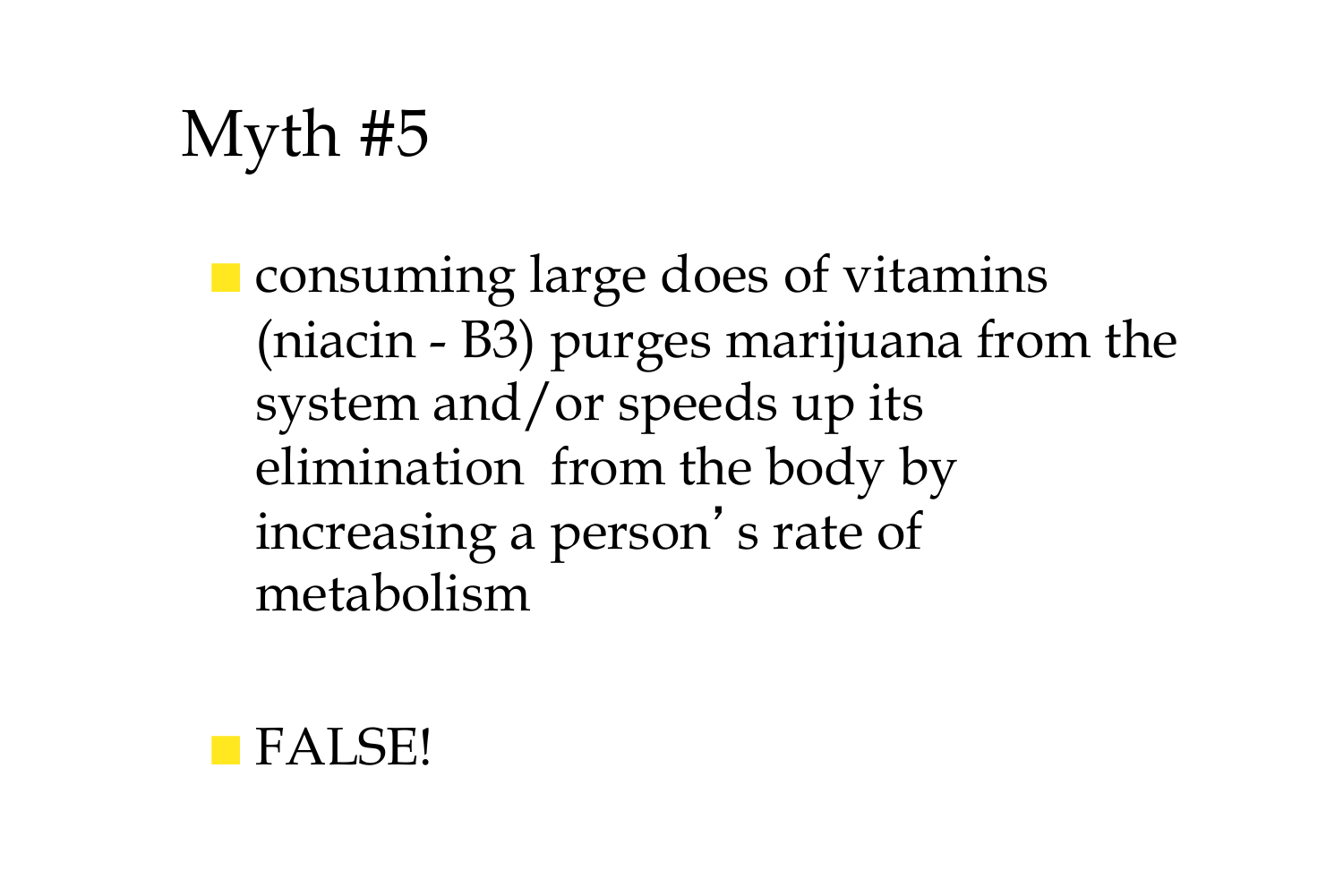#### All about niacin:

- $\blacksquare$  niacin vitamin that affects more than 50 metabolic functions, releasing energy from carbohydrates
- does not increase metabolism rate
- $\blacksquare$  absolutely NO scientific or medical data indicating niacin has ANY effect on a urine drug test
- adds a more intense "yellow" color to the urine
- niacin used to disguise diluted samples
- niacin overdose is often accompanied by skin"flushing"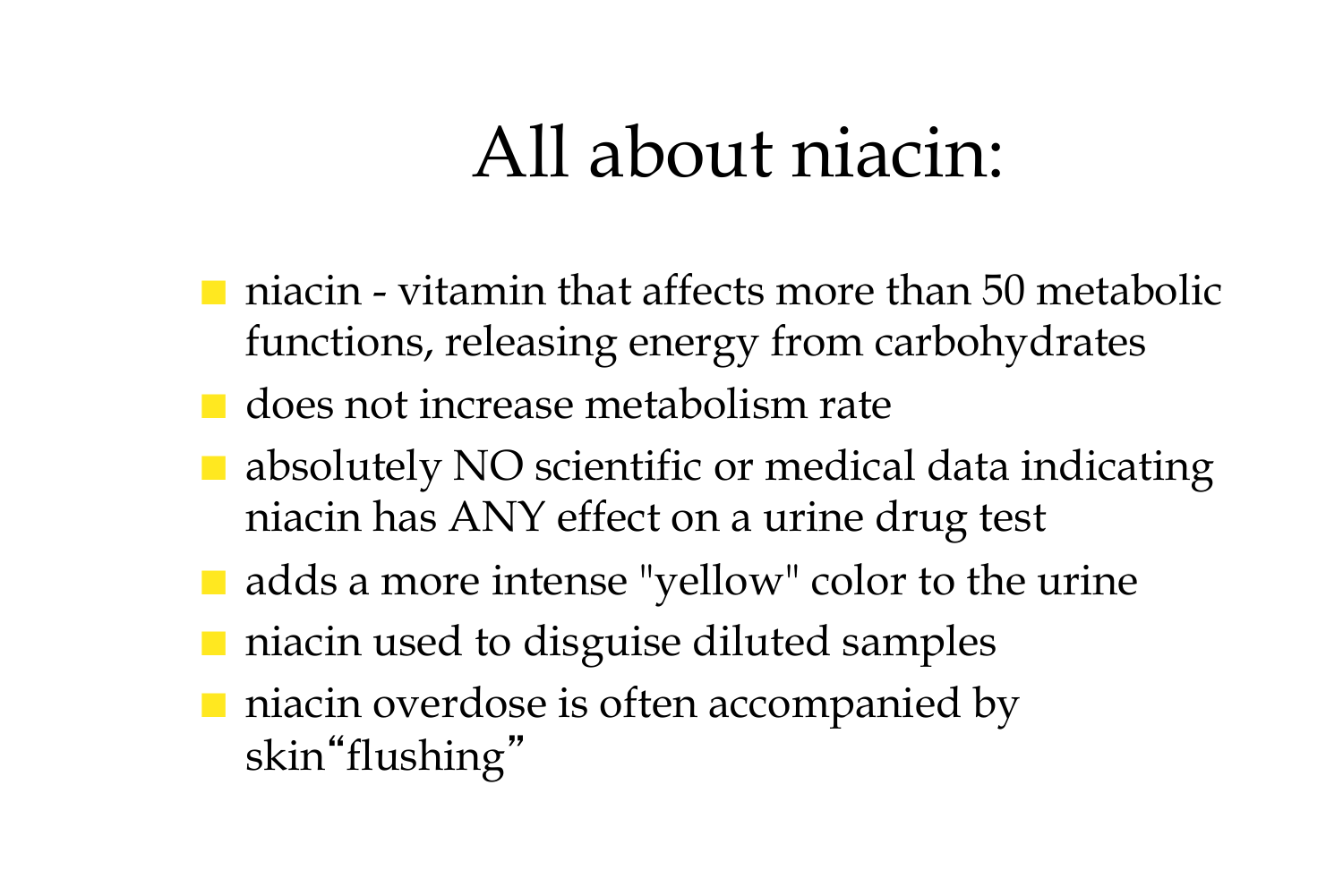- blood is a good alternative specimen for drugs of abuse testing
- FALSE!
	- ◆ sample of limited volume
	- ◆ "dirty"sample (protein, blood cells, lipids)
	- ◆ drugs in low concentrations
	- ◆ parent drugs with short half-life
	- ◆ many testing methods not sufficiently sensitive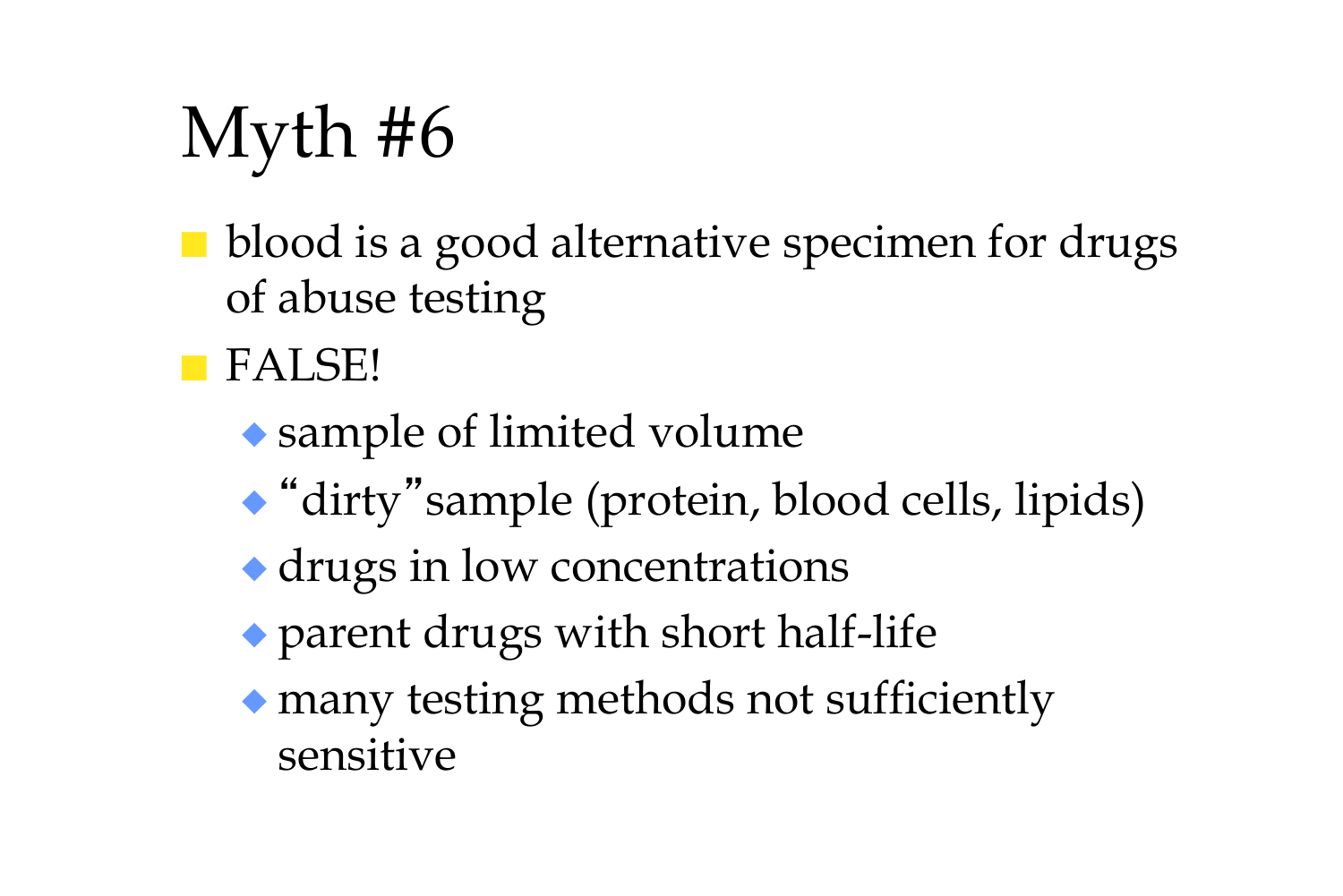#### ■ beer-battered fish can cause a positive urine test for alcohol

■FALSE!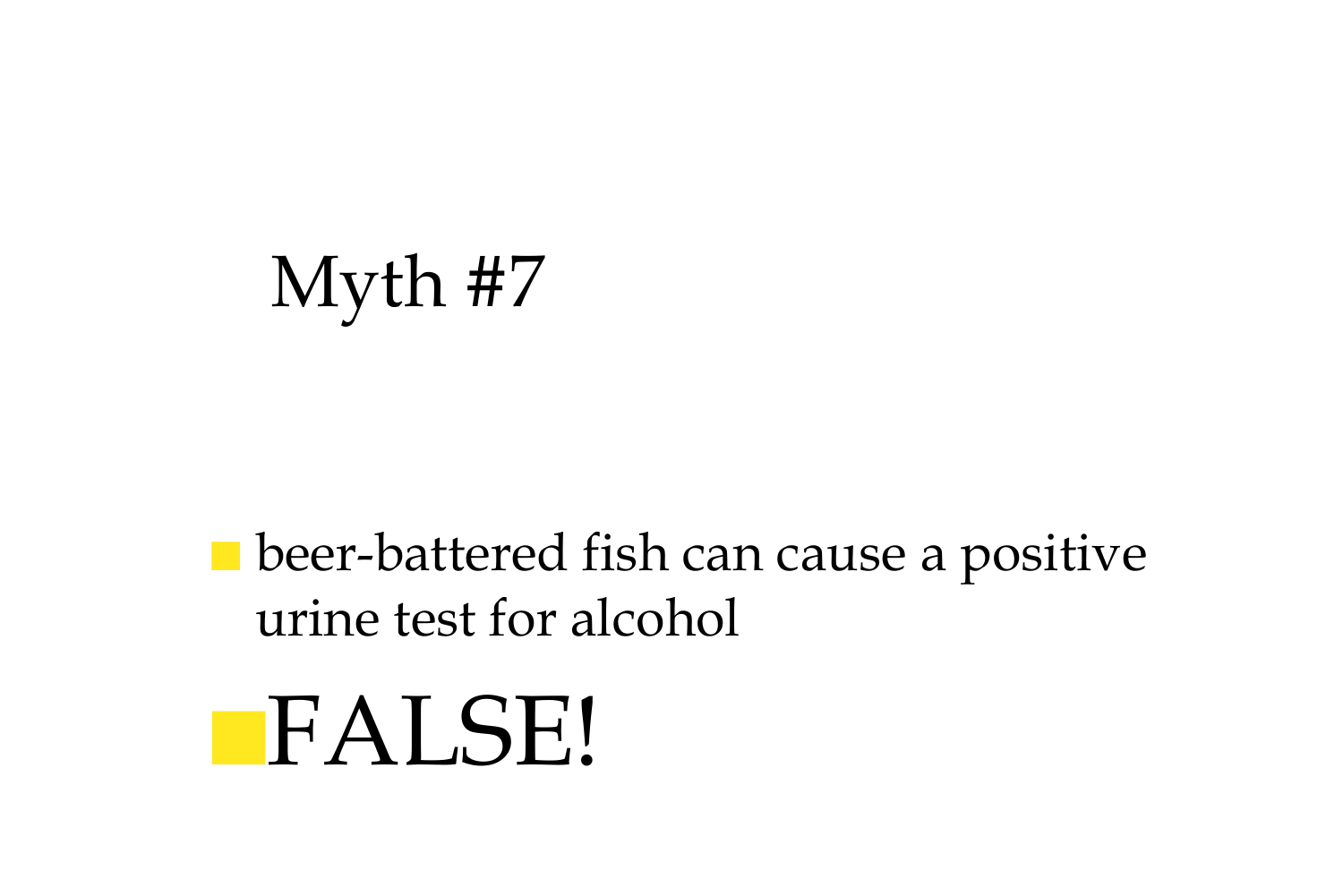■ The presence of urine sediment (material that settles to the bottom of the collection cup) is a good indicator of sample tampering.

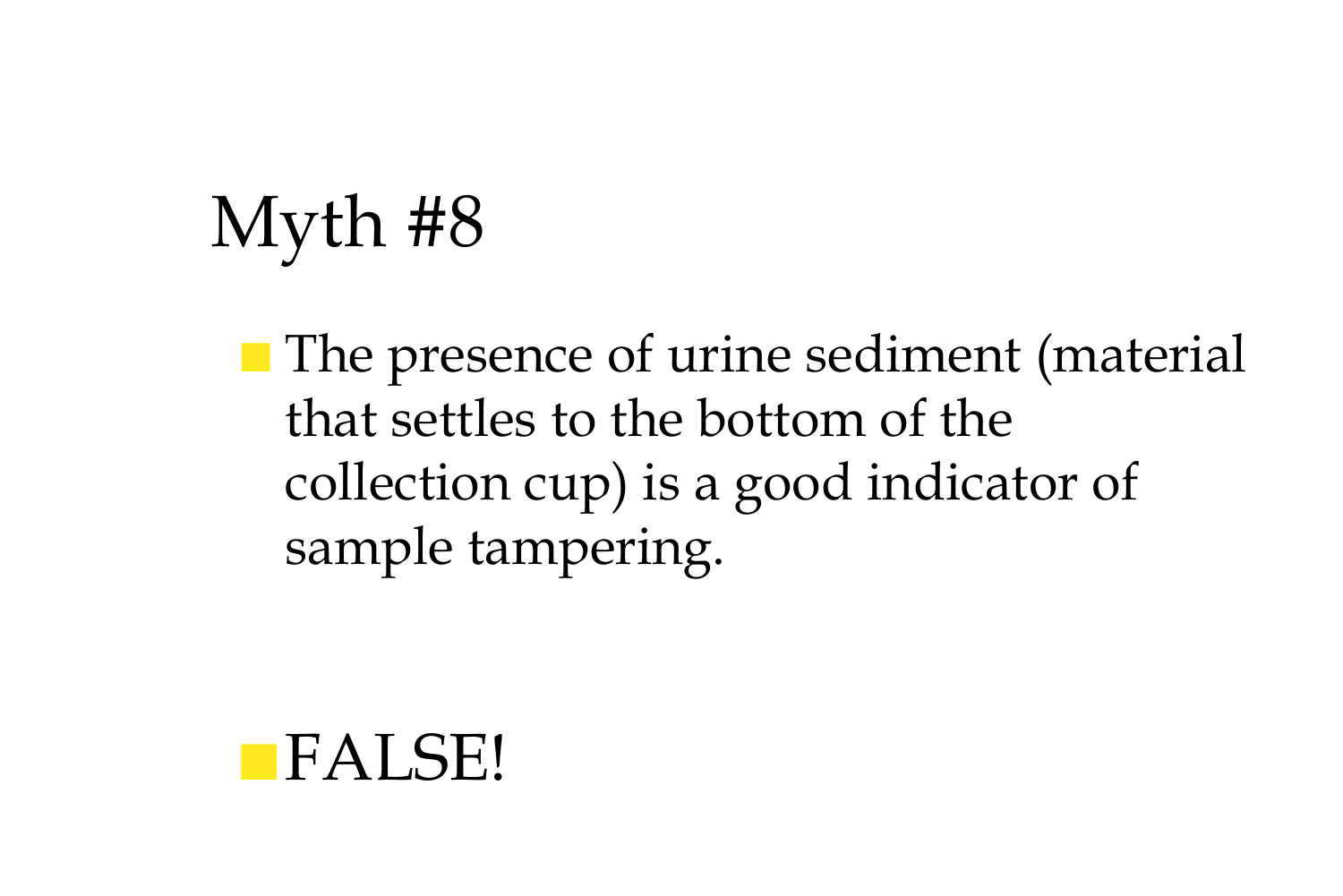#### Urine is a complex matrix:

Urine sediment occurs naturally & is comprised of: cells - (epithelial, kidney, blood) casts - (cylindralical particles formed by WBC, RBC, granular material, fat, etc.

crystals - **Triple Phosphate** Cystine organisms (bacteria, yeast, fungi)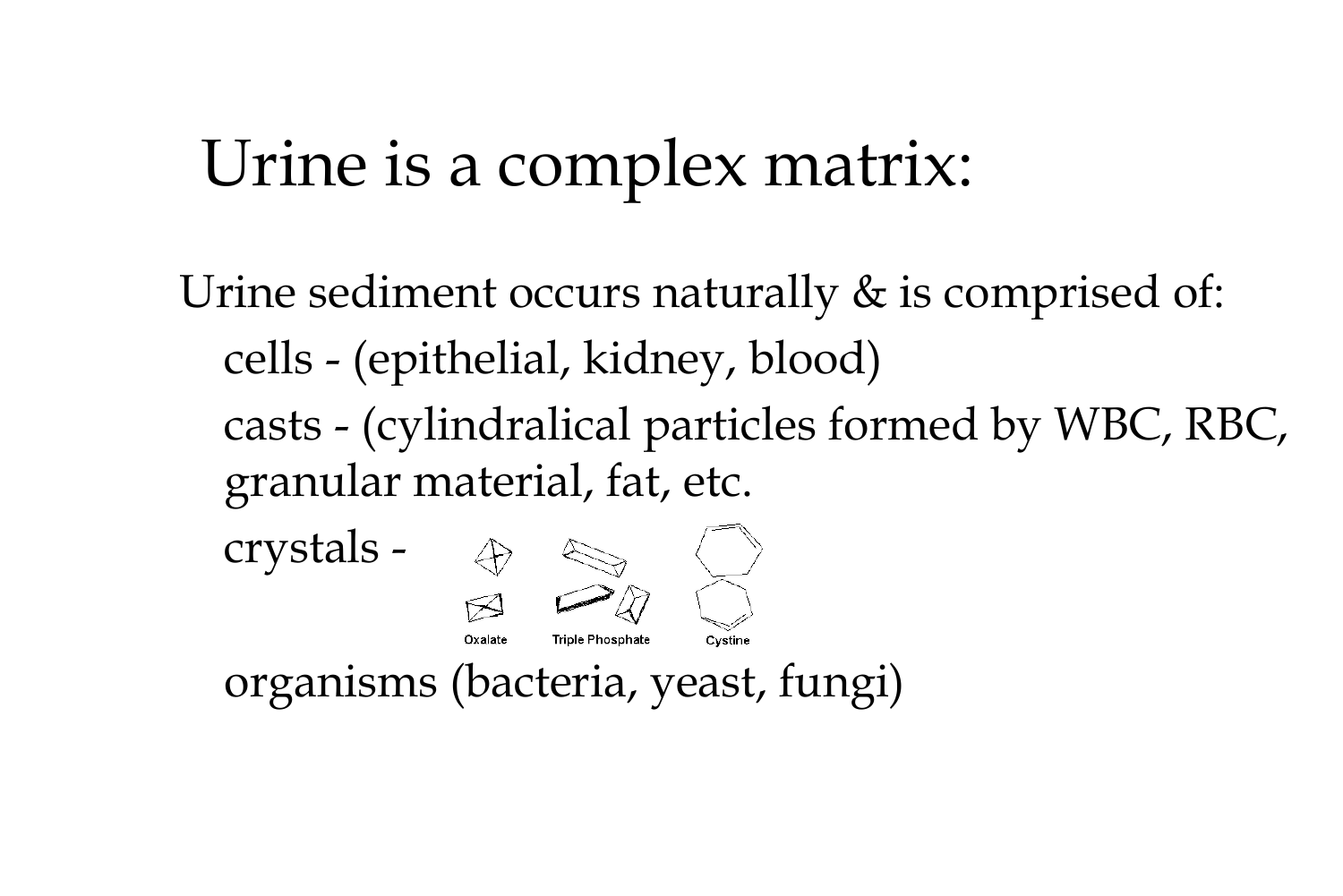■ Sure-Jell or Certo is an effective technique clients can use to adulterate urine samples and produce negative test results.

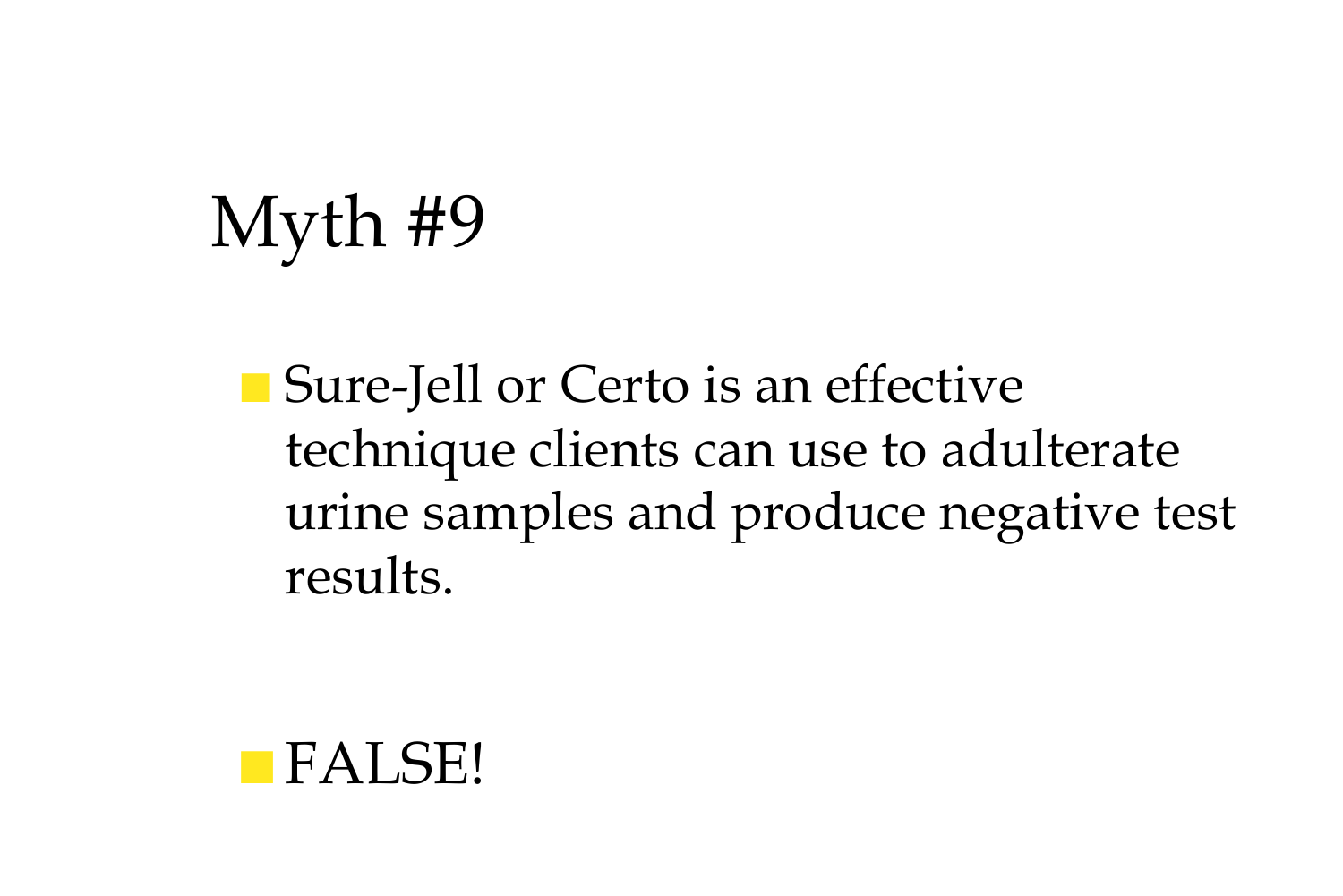#### Sure Jell/Certo - Pectin

■ pectin - complex carbohydrate found in plant cells (skins & seeds of fruit) ■ pectin used to "set" jams & jellies ■ "activation" of pectin requires boiling ■ pectin (ingested/added directly) *may* cause urine to be more viscous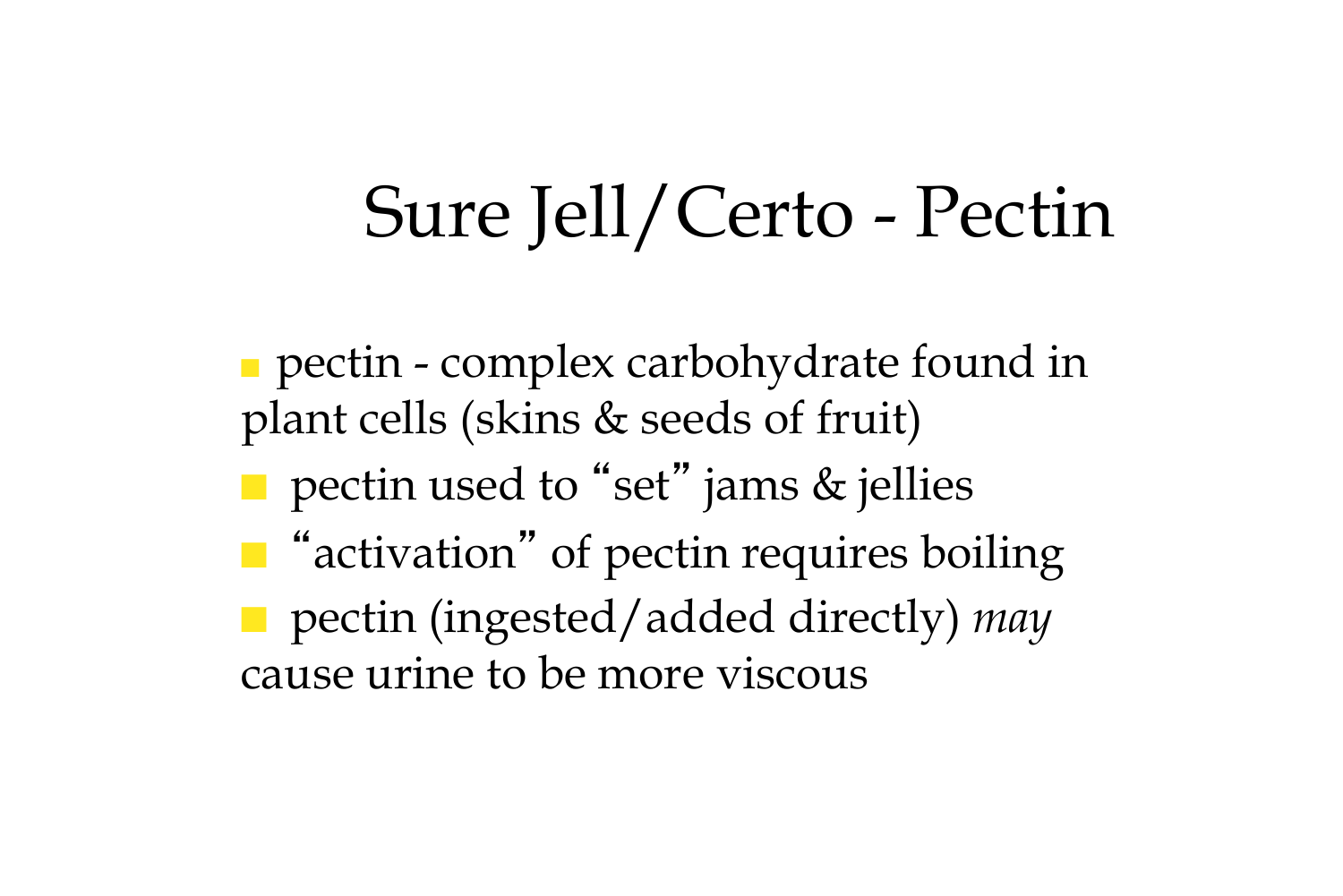#### Sure Jell/Certo - Pectin

■ Don't believe in the Certo or Sure Jel method. I tried it...failed all the drug tests I took every time I used it...I was being tested for marijuana for Arkansas Drug Court. Tested me every week...failed all three drug screens...they use a new on site screening machine that spins the sample around...supposedly it can even detect meth for up to 10 days...and can detect adulterants too...I cleaned up rather than try to cover up.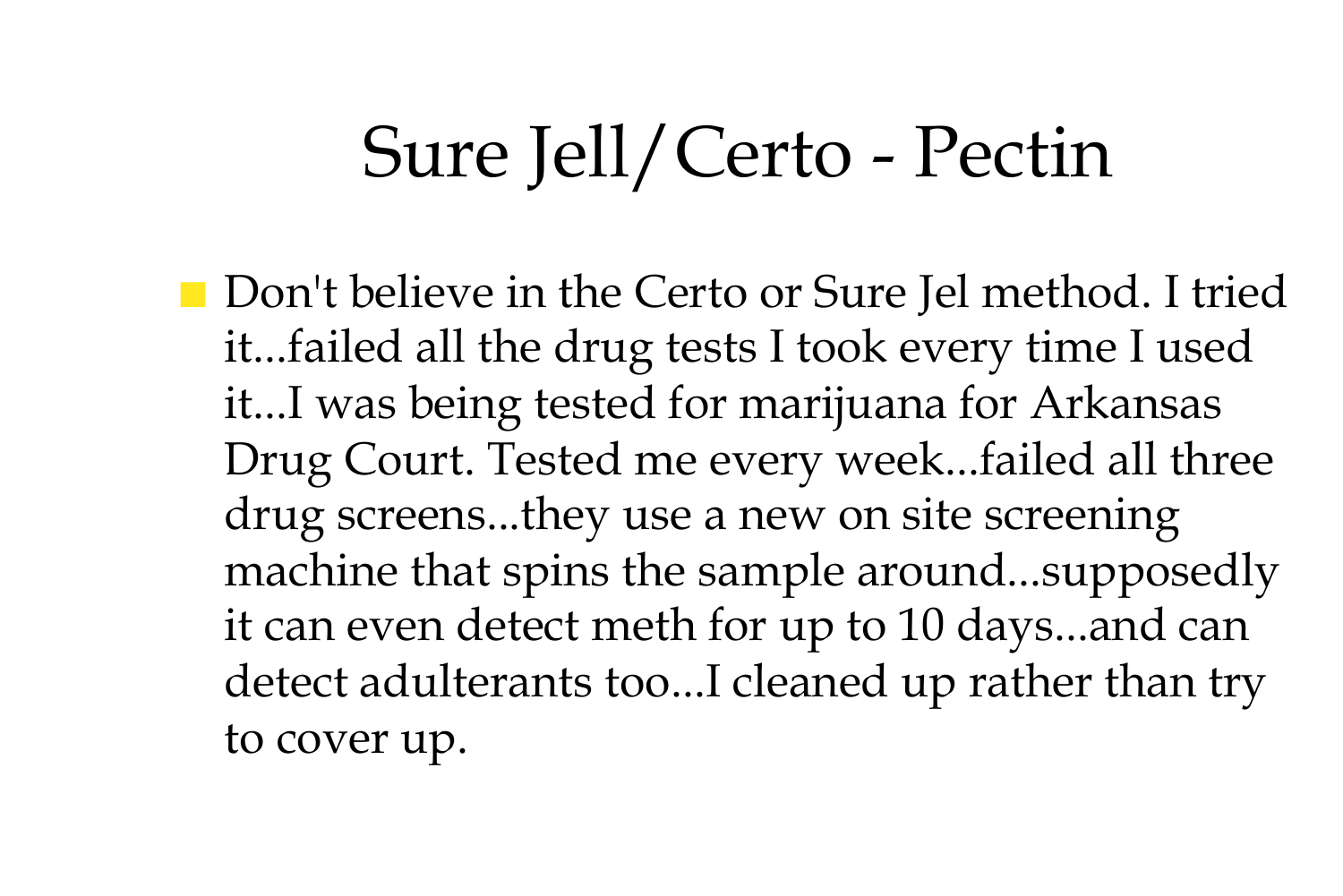■ having sex with someone who uses drugs will cause a positive urine drug screen in an abstinent client

## ■FALSE!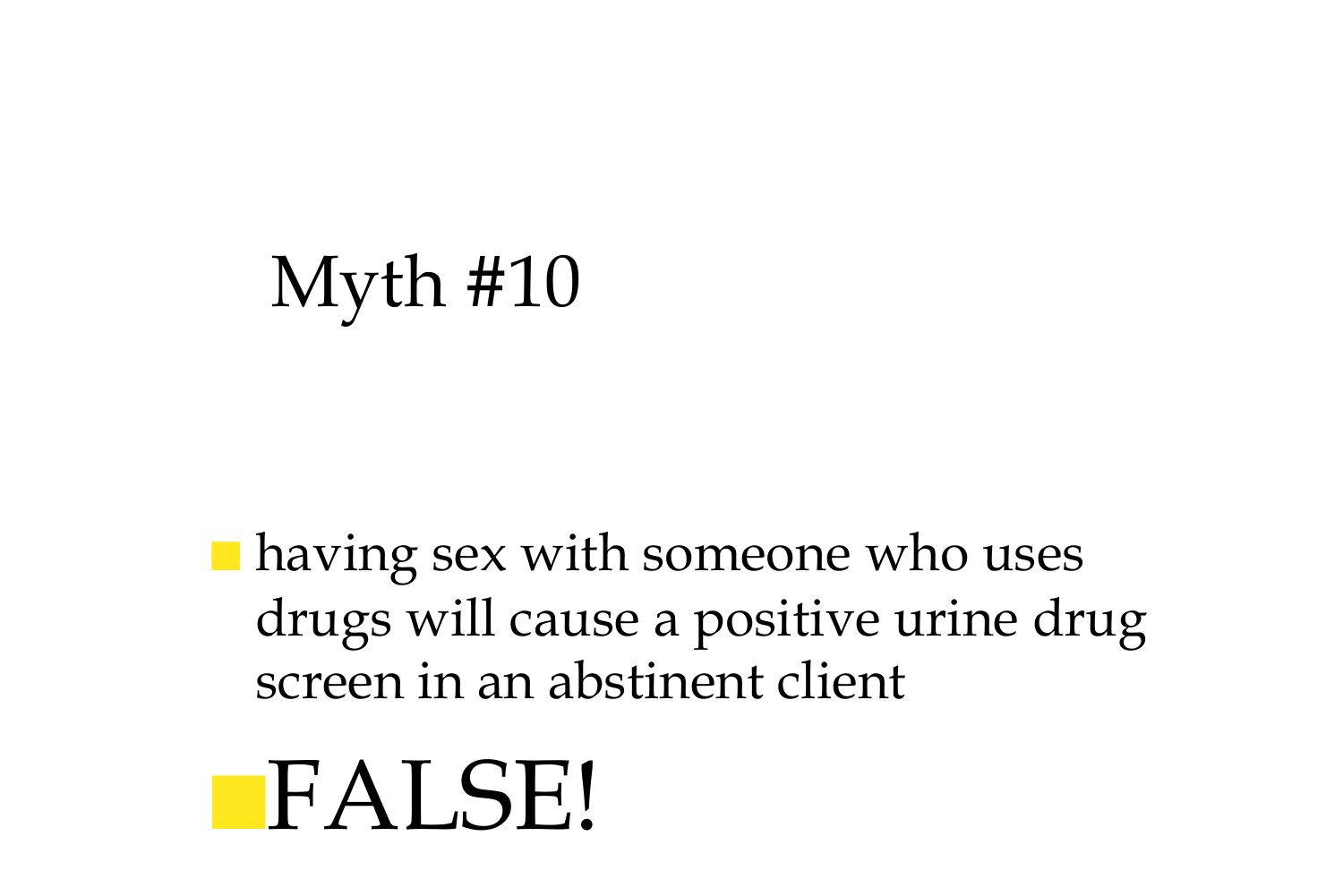■ A urine creatinine level of 475 mg/dL is reasonable evidence to indicate specimen tampering.

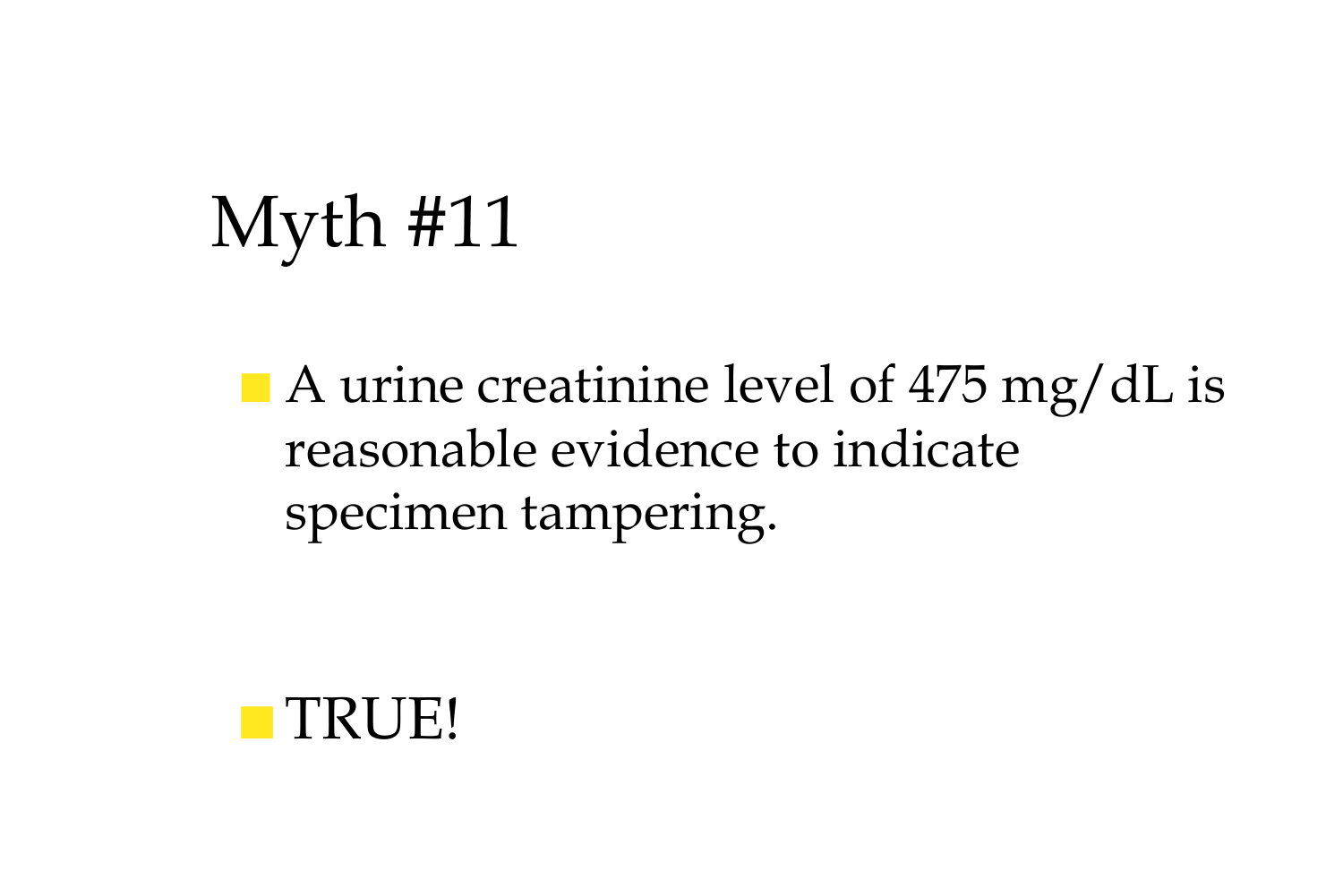#### Normal Urine Creatinine

- 2005 study "Urinary Creatinine Concentrations in the U.S. Population" determine the mean (based upon 22,245 participants) was 130 mg/dL
	- $\blacktriangleright$  less than 1% below 20 mg/dL
	- $\bullet$  less than 1% greater than 400 mg/dL
- it's all about patterns
- significant fluctuations in urine creatinine levels are not normal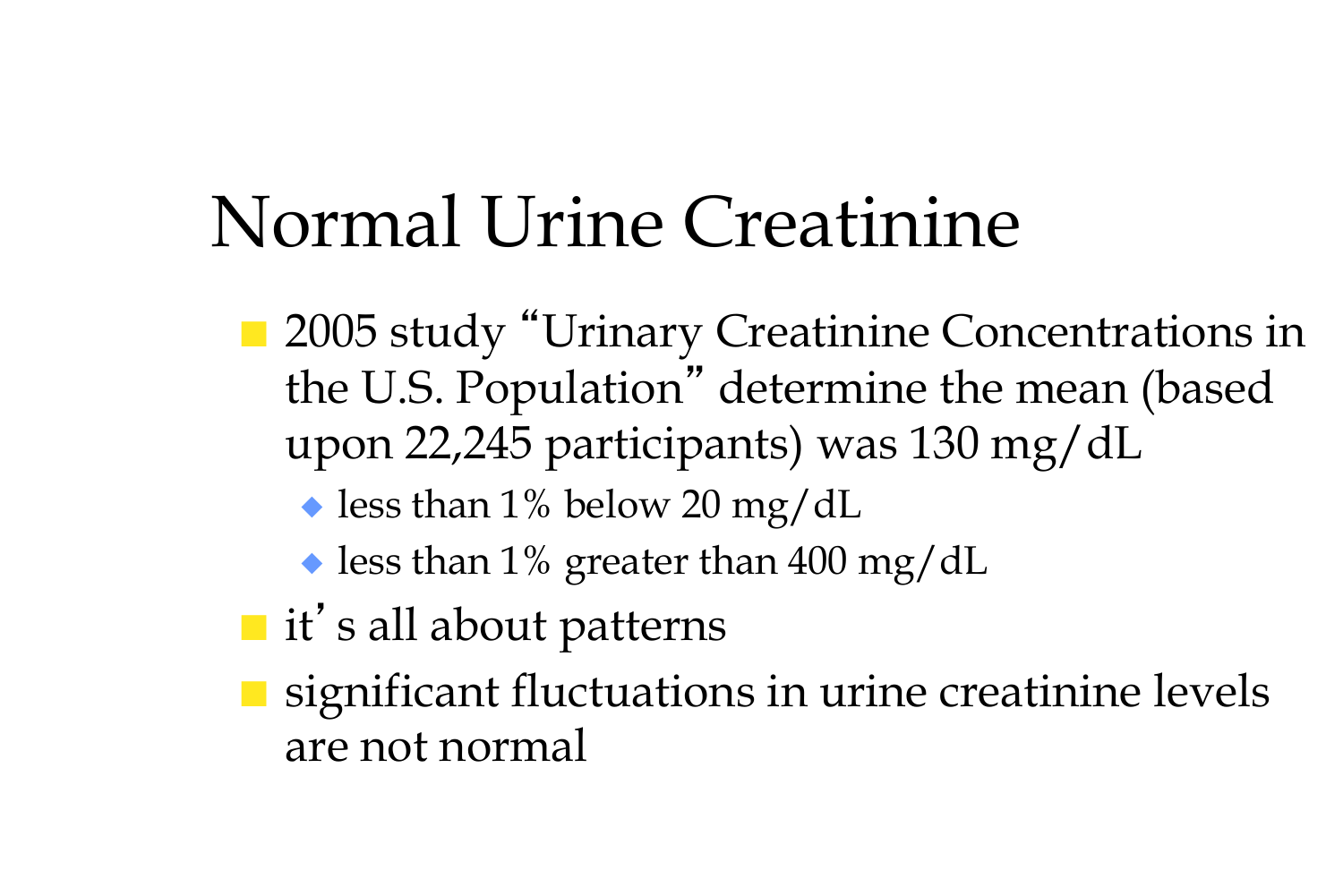■ Urine drug testing is an excellent strategy for monitoring clients using prescription drugs and determining potential abuse of prescribed medications

■ Not so much!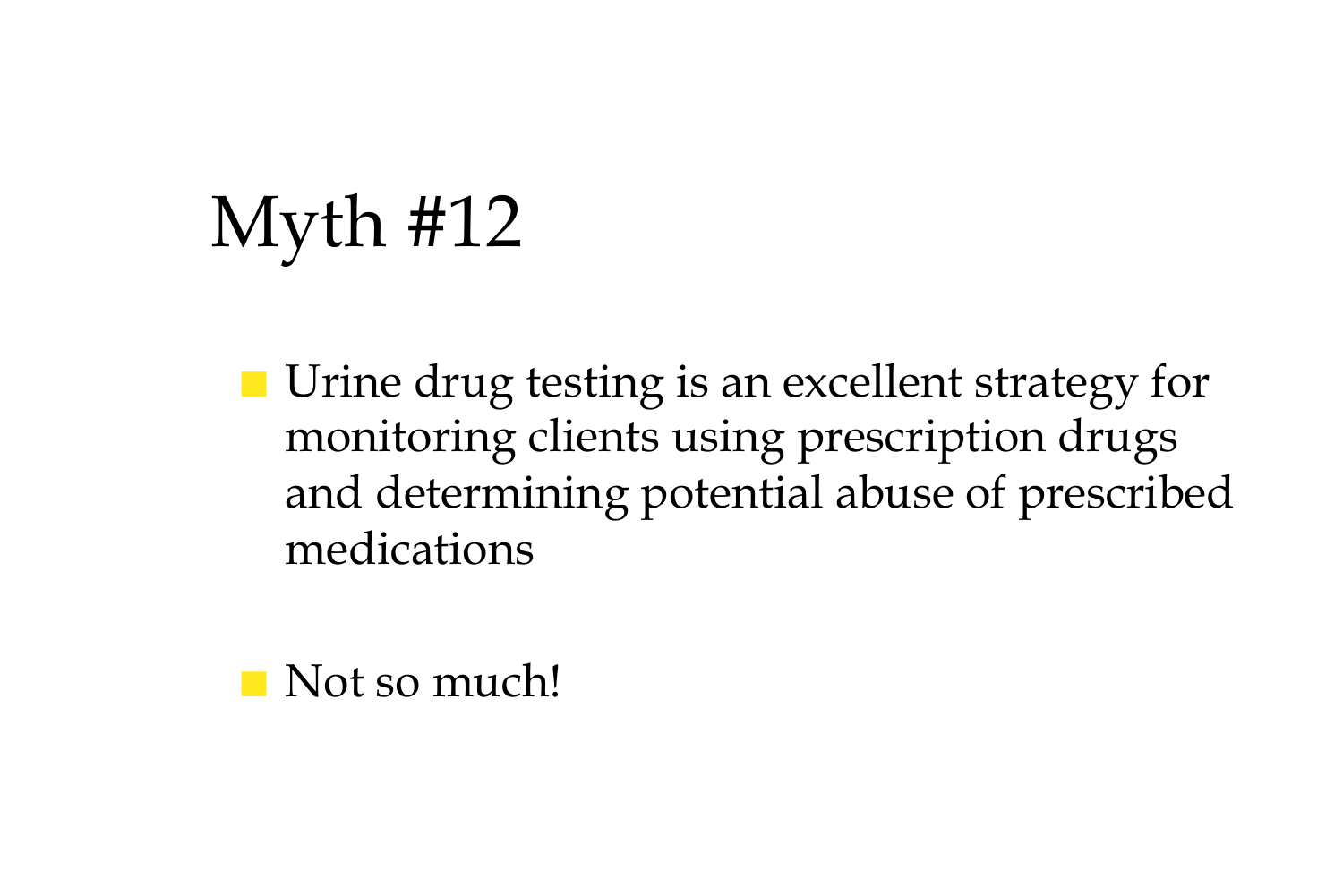Drug testing is an excellent tool for the abstinence monitoring of court clients, however it provides limited information for the differentiation between the appropriate therapeutic use of prescribed medications and the misuse/abuse of those same drugs - regardless of the specimen tested.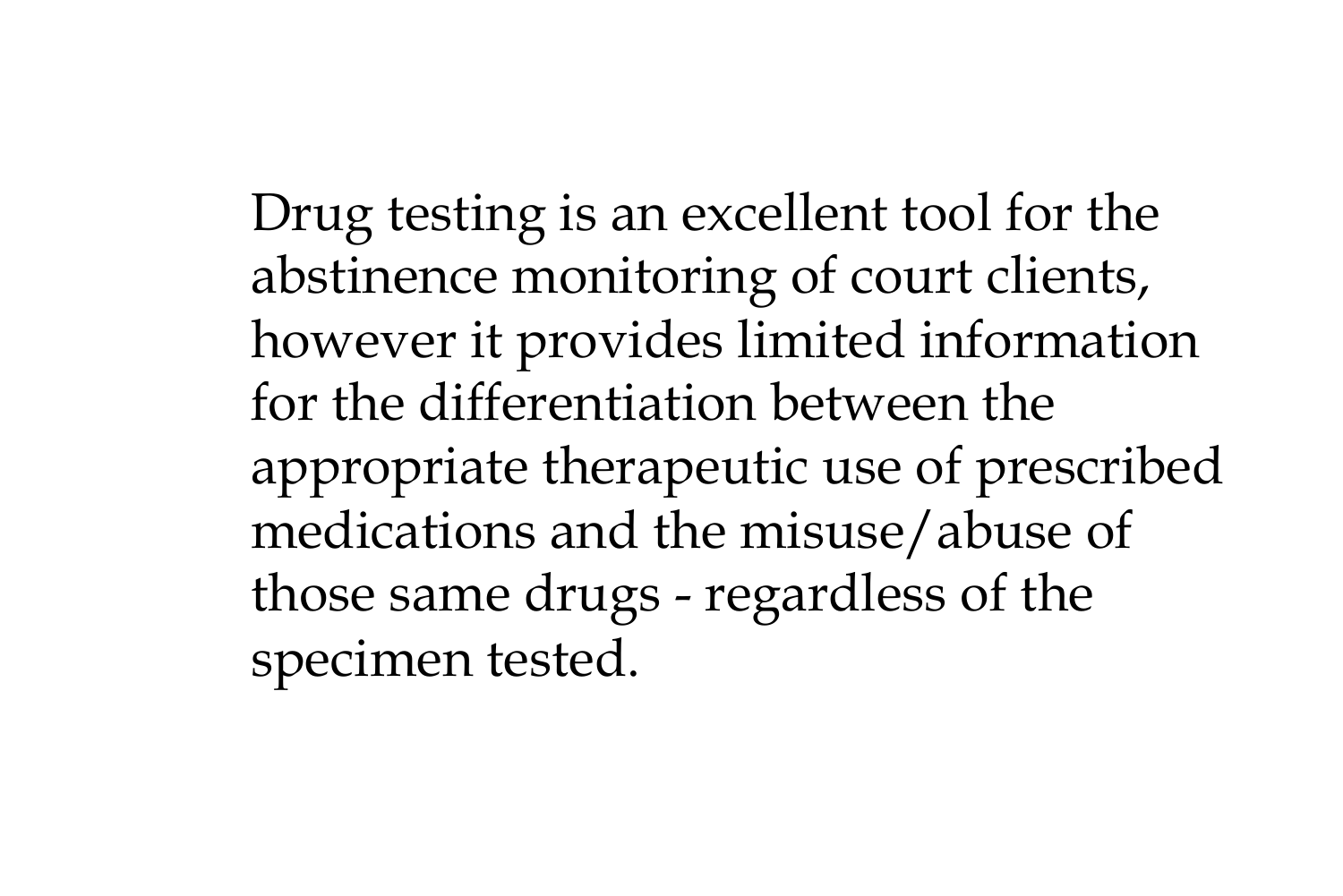# Other Control Strategies

- search & seizure (client contract)
- healthcare contact forms
- pill counts
- no out-of-state prescriptions
- use of specified pharmacies
- loss of completion credits/time while on certain prescription meds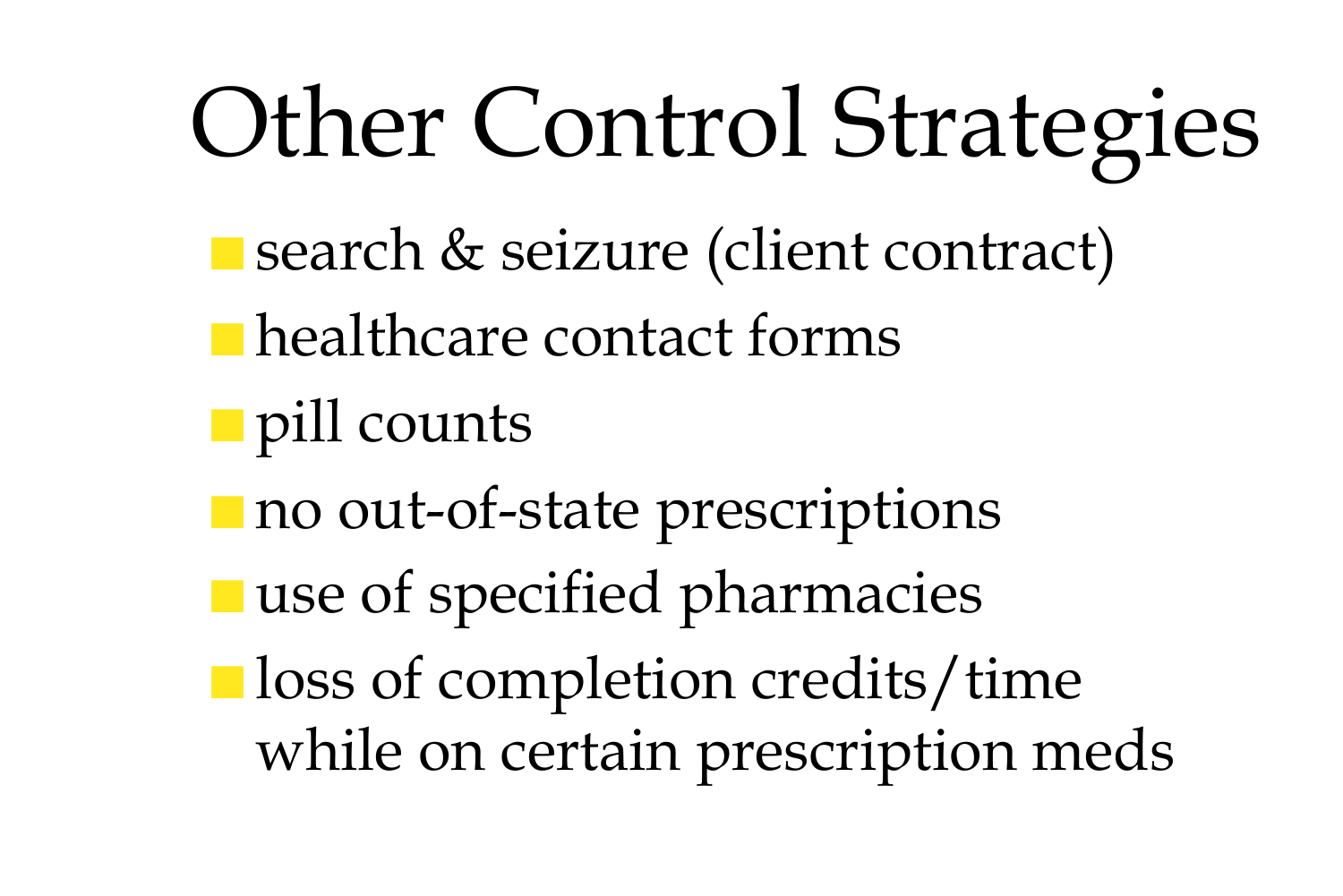■ Having a novacaine shot from a dentist will cause a positive urine drug test result for cocaine.

## ■FALSE!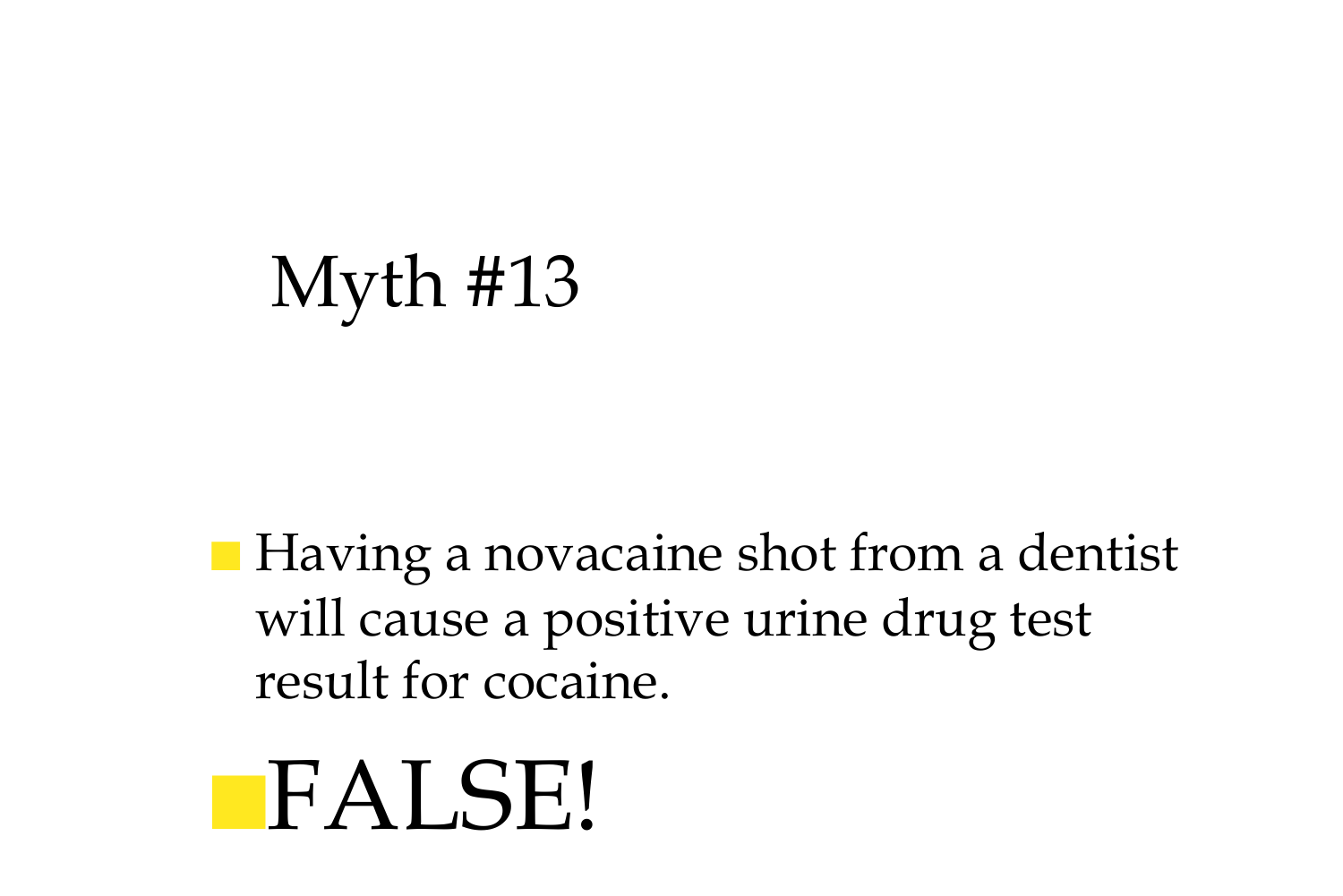"I tested positive for cocaine because I used Orajel/Anbesol for a tooth ache." (benzocaine)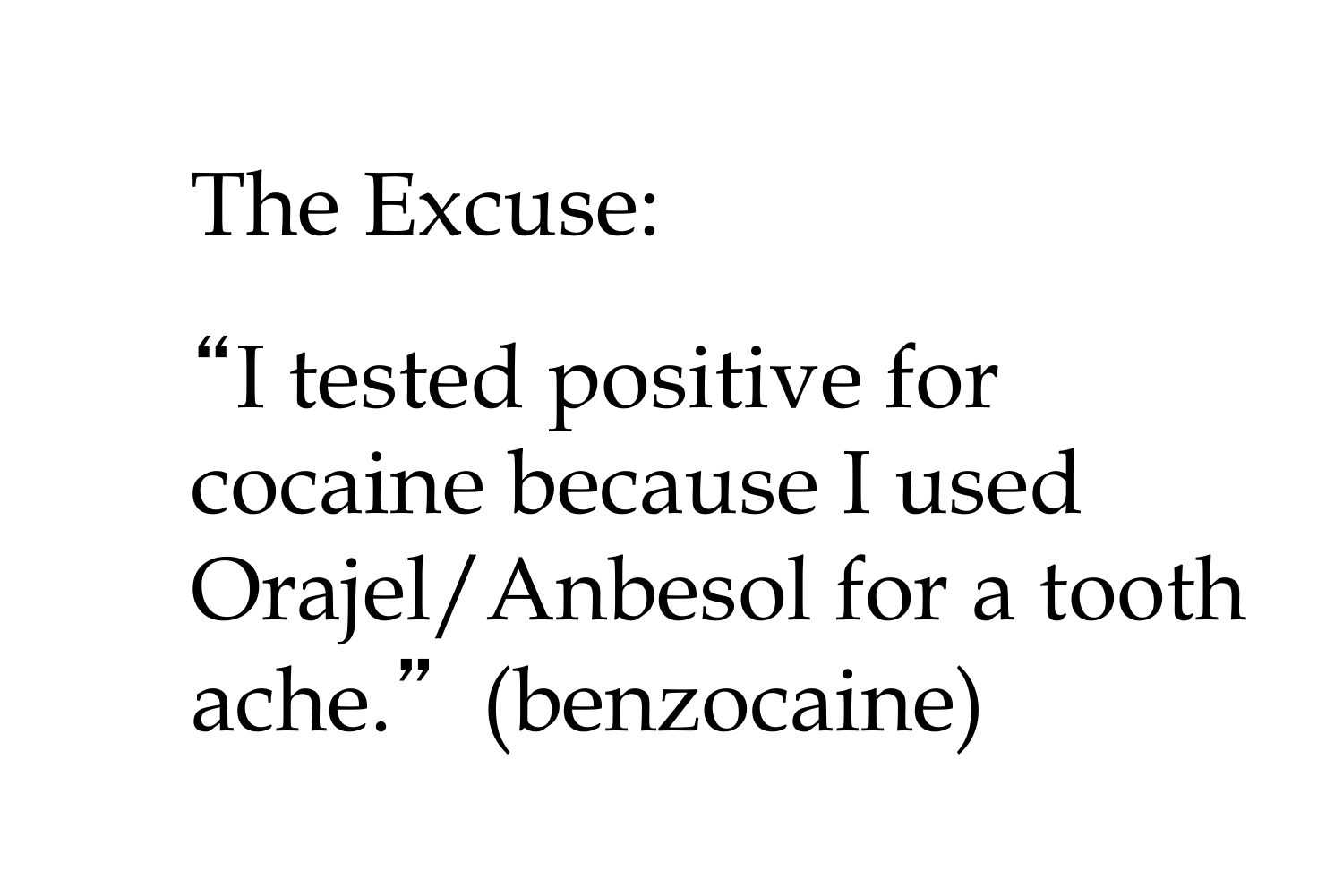"I tested positive for cocaine because I got a bad sunburn and applied Solarcaine® . "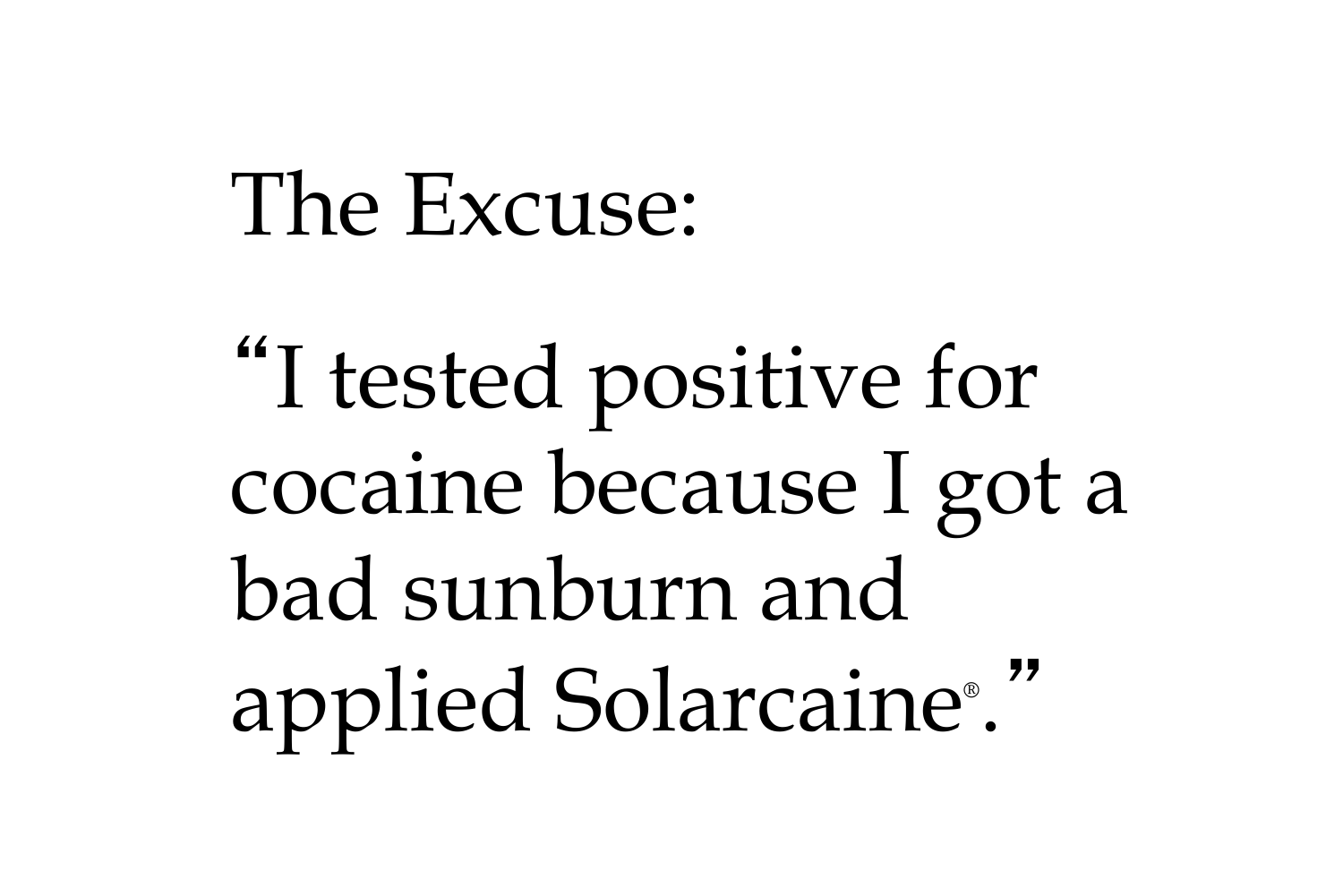## "I live near a farm that grows sugar cane. "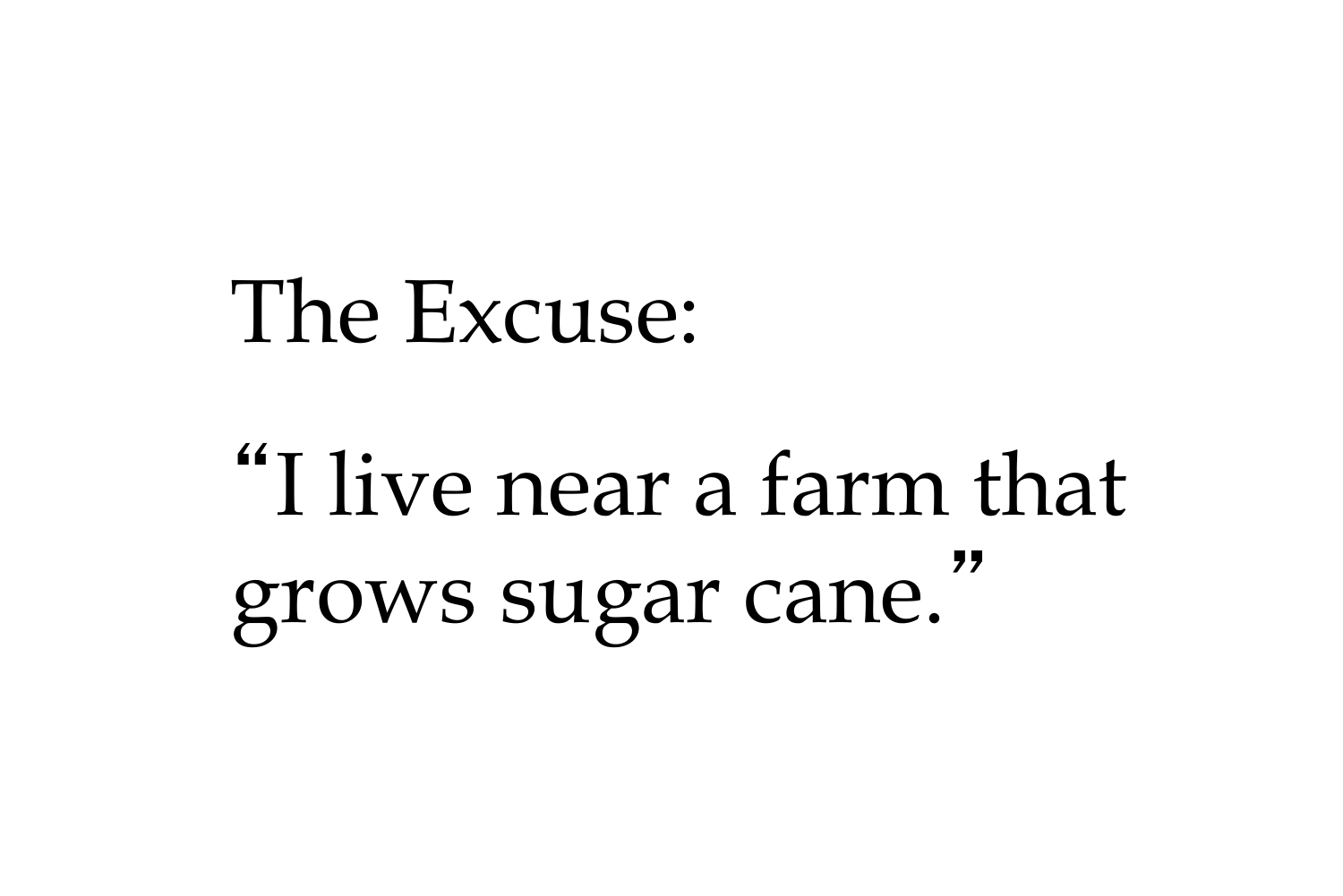"I tested positive for cocaine because I went to a movie starring Michael Caine."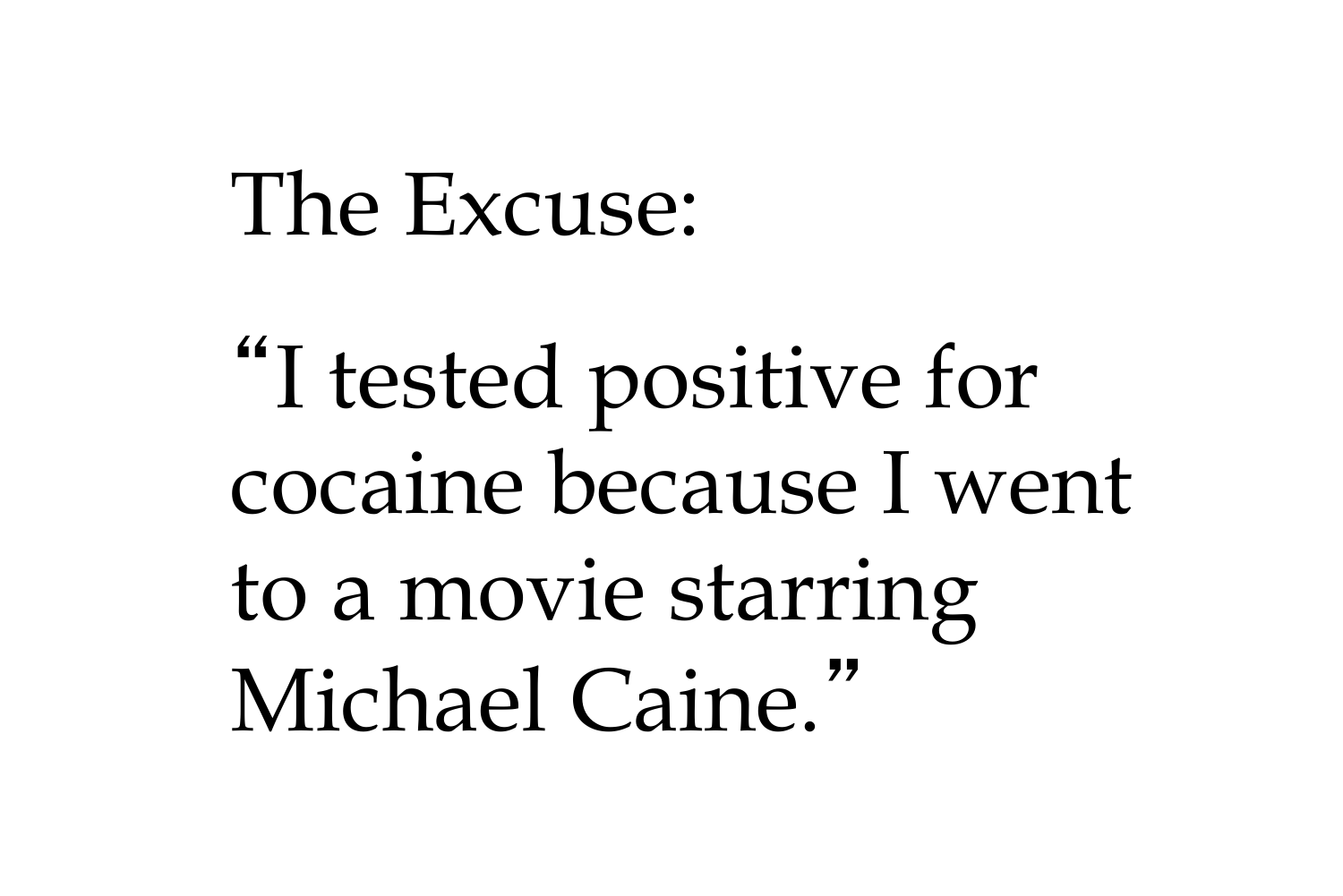■ A client with diabetes is likely to produce dilute specimens (with urine creatinine levels of less tha 20 mg/mL) because of his/her disease.

#### ■False!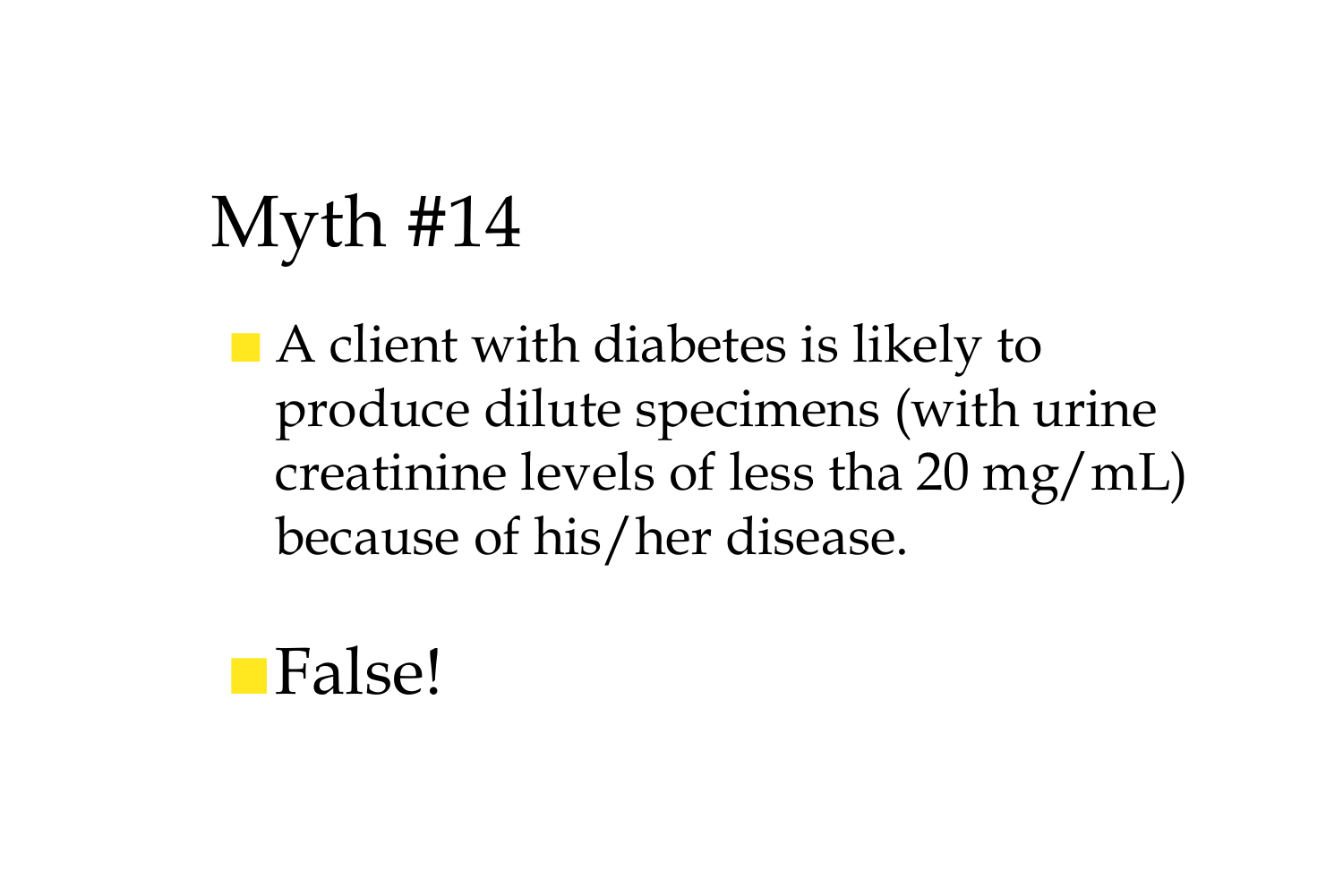#### Diabetes & Creatinine

- what does the research say
- question is whether diabetes causes dilute urine samples - the answer is NO!
- average urine creatinine level for a non-Hispanic black participant, 20-49 years of age is 180 mg/dL - subtract 30 mg/dL of creatinine for a diabetic condition, starting with an average urine creatinine level of 150 mg/dL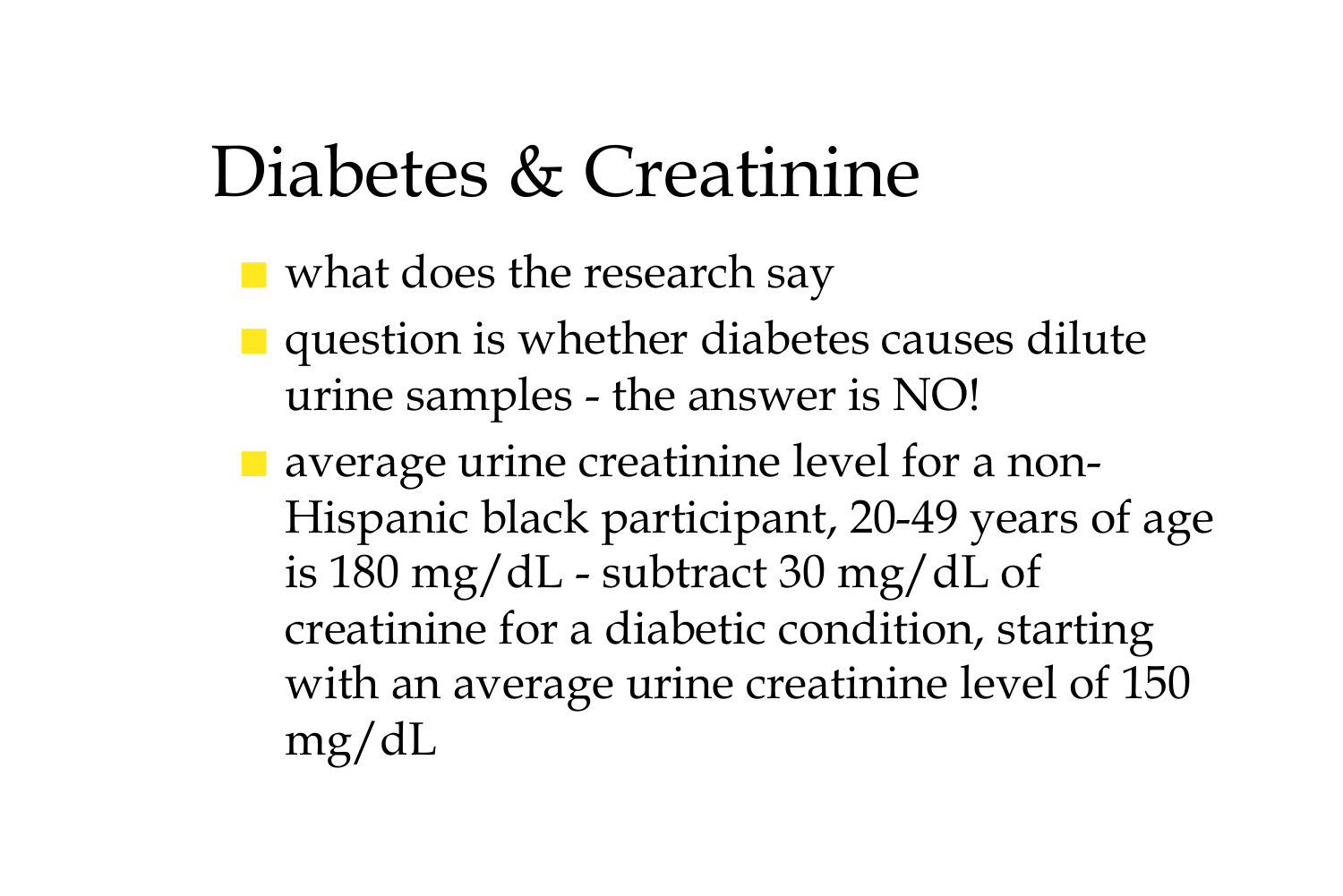#### Urine Creatinine Patterns

■ don't get hung up on 20 mg/dL ■ look for creatinine patterns ■ "normal" vs. dilute ■ honesty is a proximal goal ■ client who always produces "low" creatiniine urine sample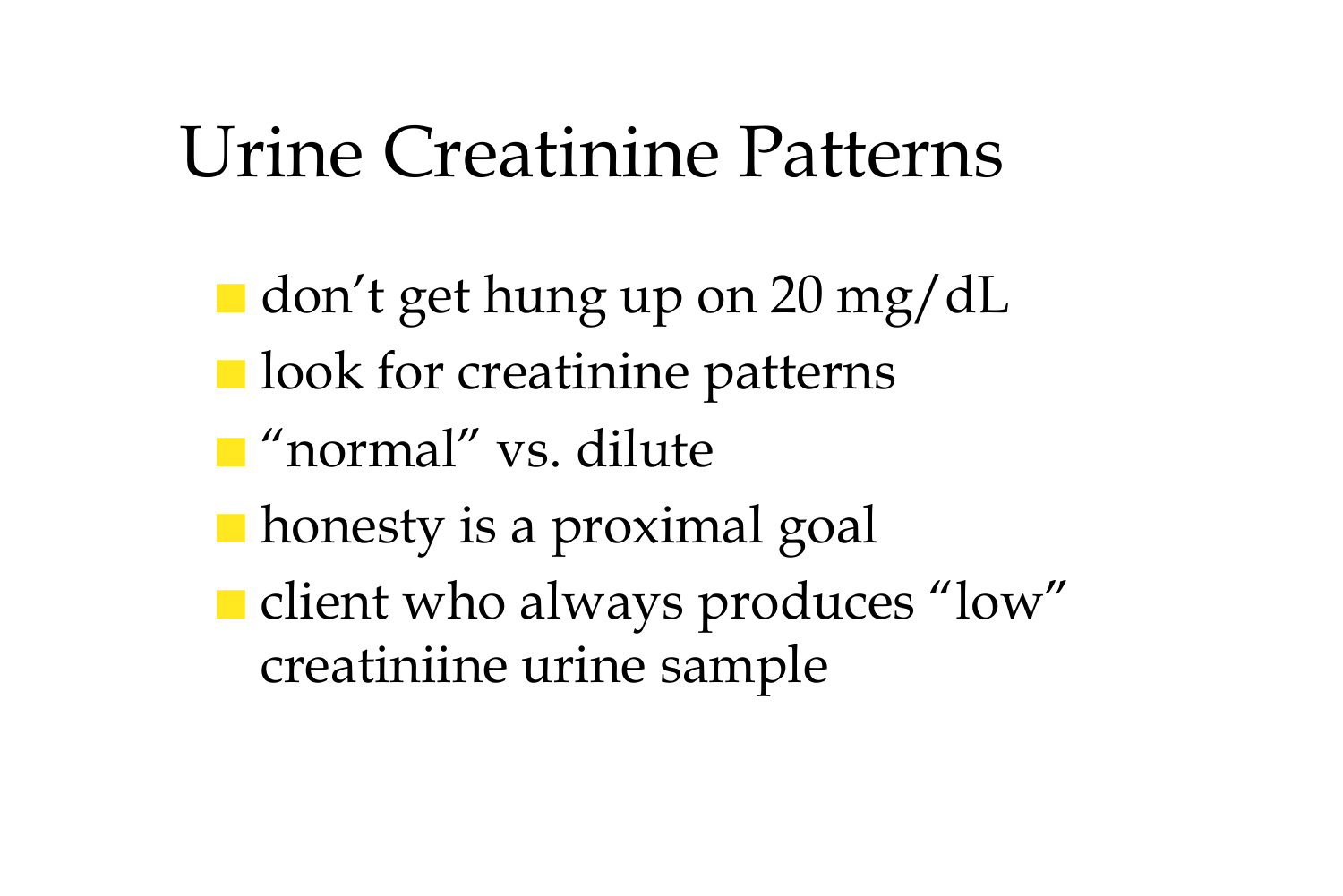■ Does the act of cooking/heating foods that contain alcohol liberates the alcohol in the process, thus producing alcoholfree food.

#### ■False!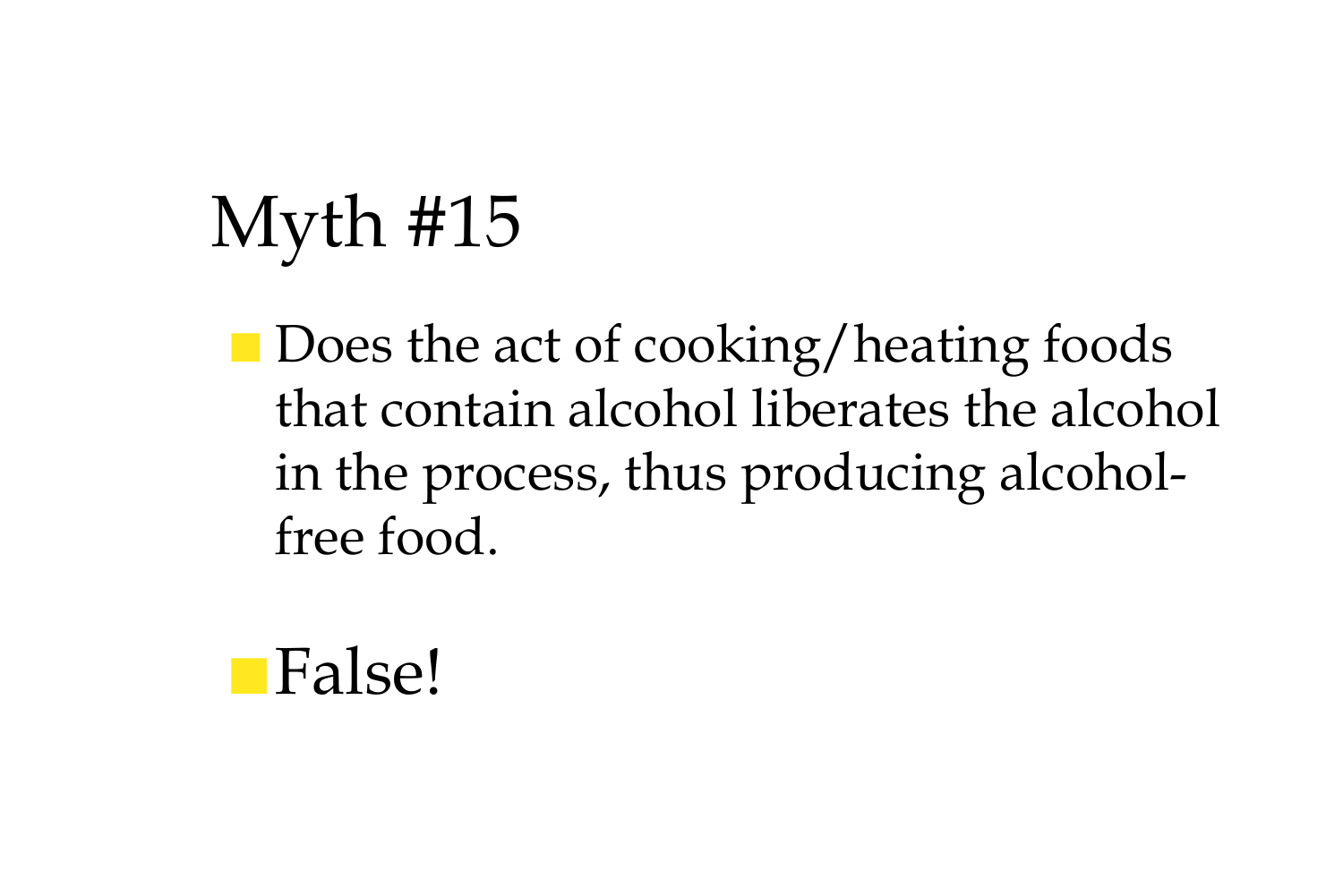#### Alcohol in Food - Cook's Illustrated Study (2005) "A Few Sobering Thoughts"

- $\blacksquare$  beef burgundy three hours in oven, lid on, 40% alcohol retained
- flambé recipes igniting brandy over high heat 29% alcohol retained igniting brandy in cold pan 57% alcohol retained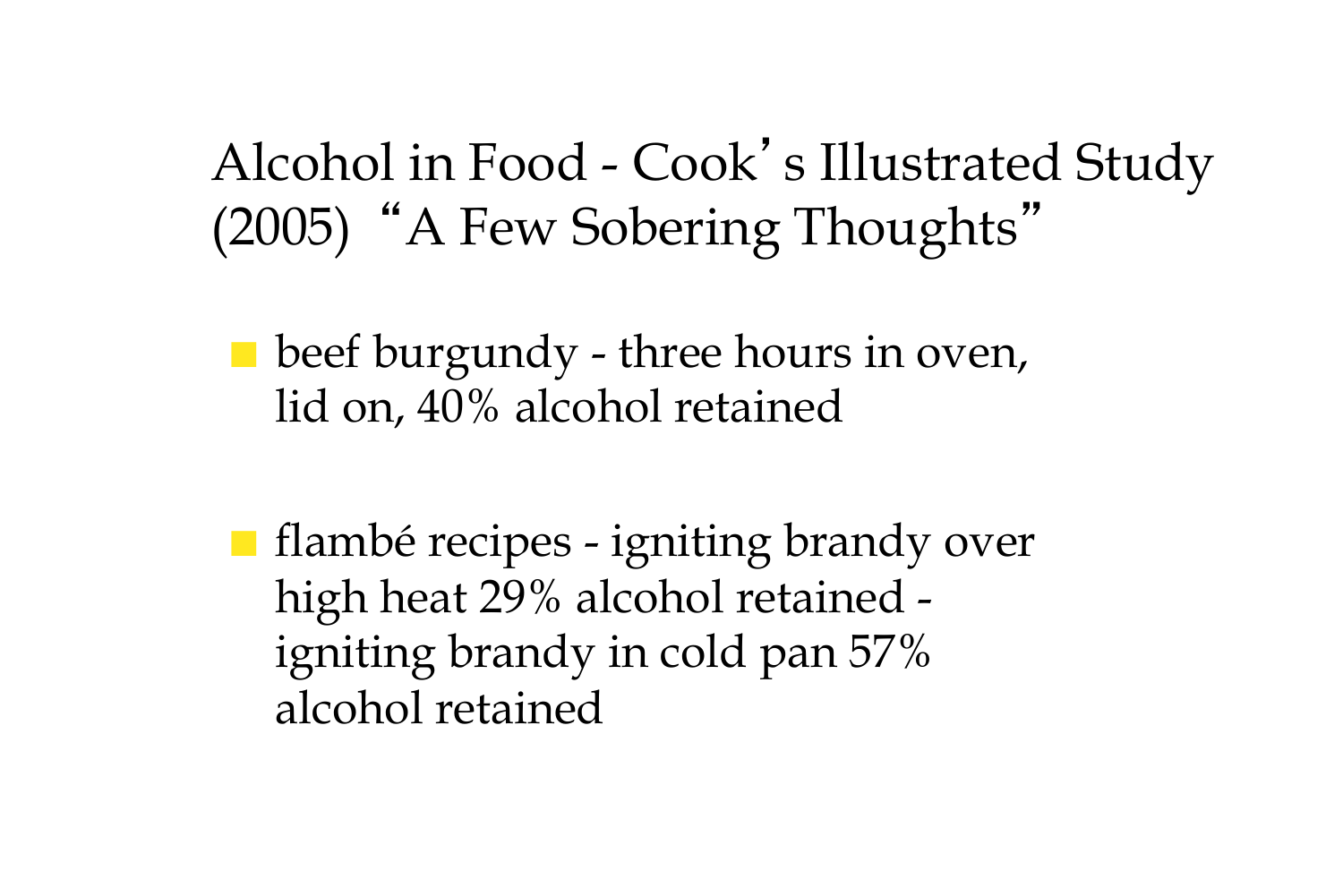■ The presence of designer drugs (such as Spice & K2 or "bath salts" can be detected by using routine urine screening methods.

■False!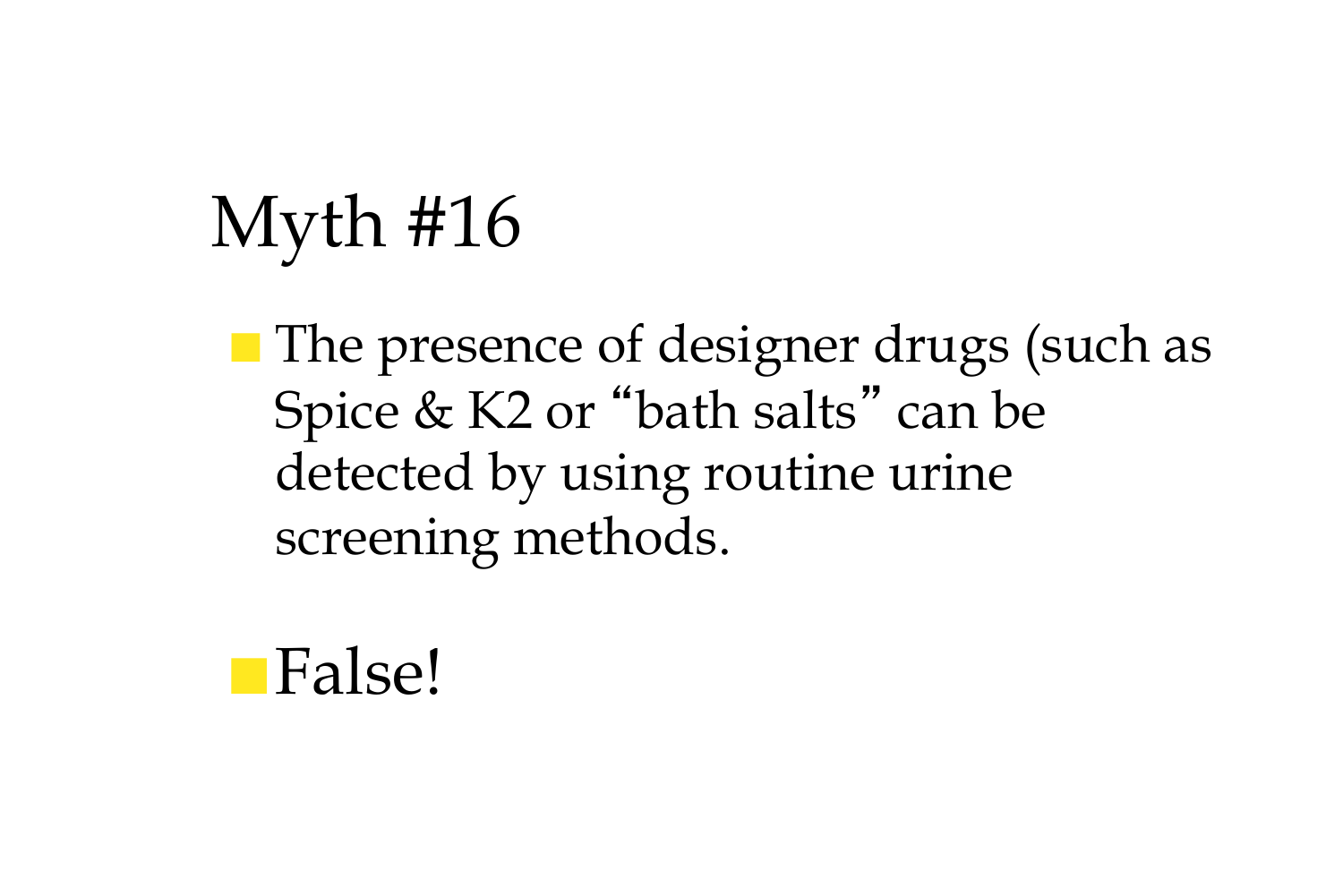■ "Holding" drugs "for a friend" produces positive drug test results.

■ Really!!!! Pleading to a felony in order to beat a drug test?

#### ■ FALSE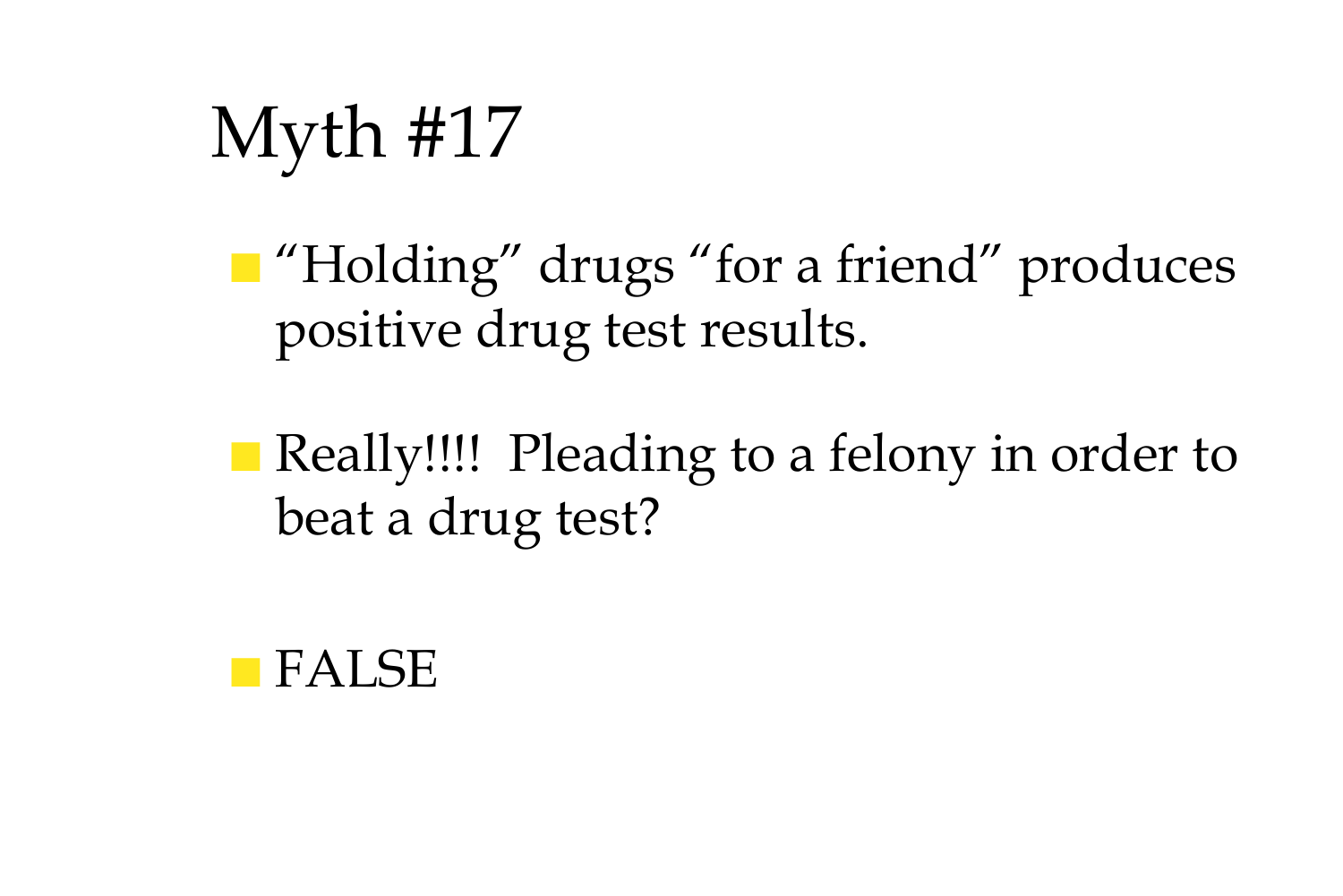Myth #18

#### ■ Washing hair with "special" shampoos will remove drugs of abuse from hair

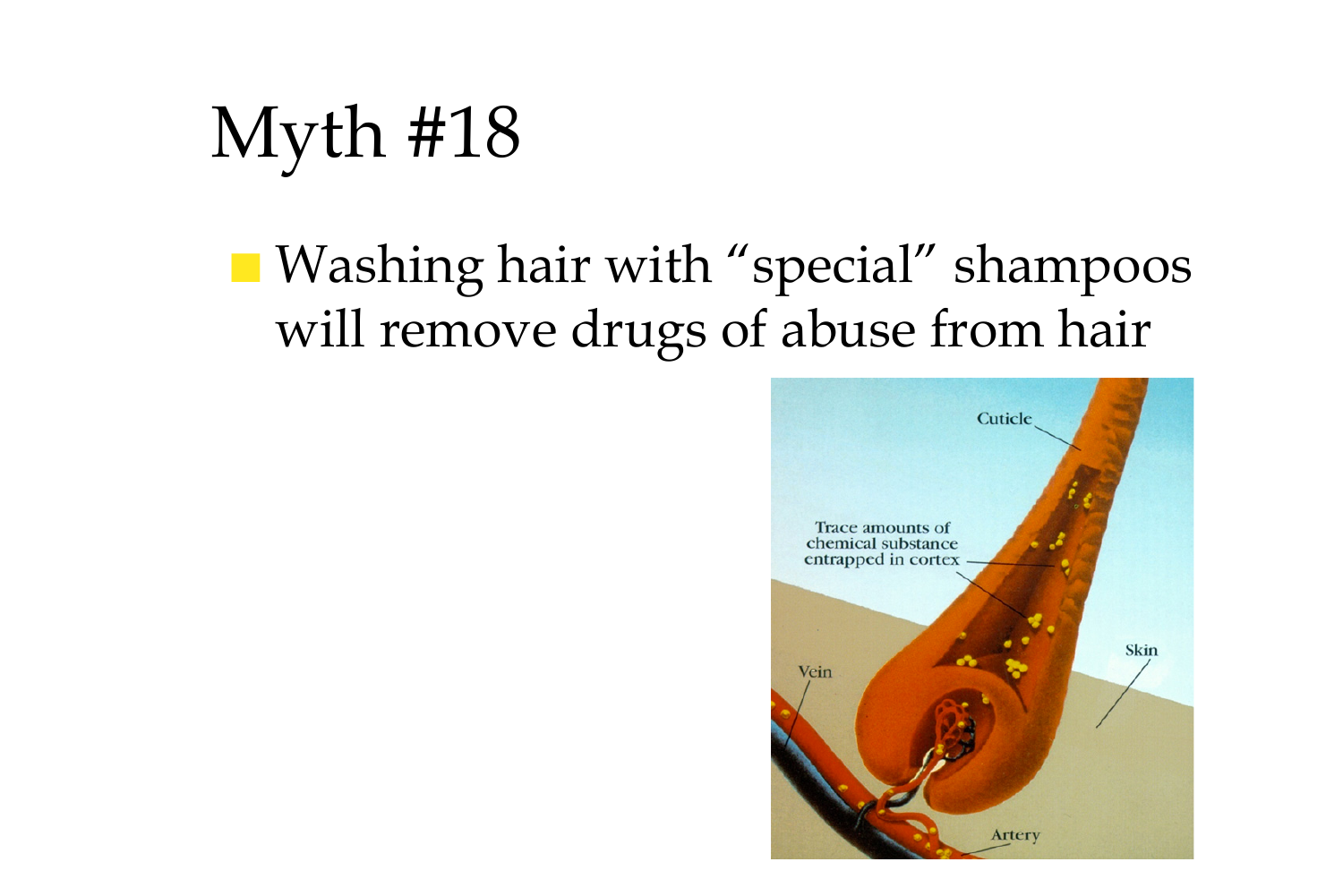Four Proven Ways To Beat a Hair Drug Test

1. ABSTAIN FOR 100+ DAYS 2. SHAVE IT ALL OFF 3. DO-IT-YOURSELF DETOX

#### 4. USE DETOX PRODUCTS THAT WORK

#### Two Steps A'Head" Cleansing Shampoo and Conditioner

This is our top selling hair cleansing solution and is the only product on the market that stands behind a full guarantee. Our extreme strength shampoo cleanses your hair in roughly 60 minutes and it's cleansing effect lasts for 48 hours or permanently depending on your exposure to toxins. Ph balanced safe for permed & color treated hair. This Hair follicle treatment formula helps dissolve the toxins trapped in your hair. While detoxifying you will feel a strong tingling sensation of the scalp. After usage your hair is cleansed of toxins, clean and healthy.

\$89.95

Add to cart



#### **Nutra Cleanse**

**Top Selling Permanent Cleansing Product** 

Top Seller This program is designed for people that have a high level of exposure to toxins. This is also the program we recommend for those that weigh over 200 lbs regardless of toxin levels. All toxins are removed permanently with this 5-day detox program. This program includes our pre-cleanse formula, a daily herbal supplement, easy instructions, detox diet menu and phone support to ensure you reach your personal cleansing deadline! 2 free home test kits included to verify you are clean.

View all permanent cleansers.

\$109.95



**Select options** 

#### ■ False! This stuff doesn't work!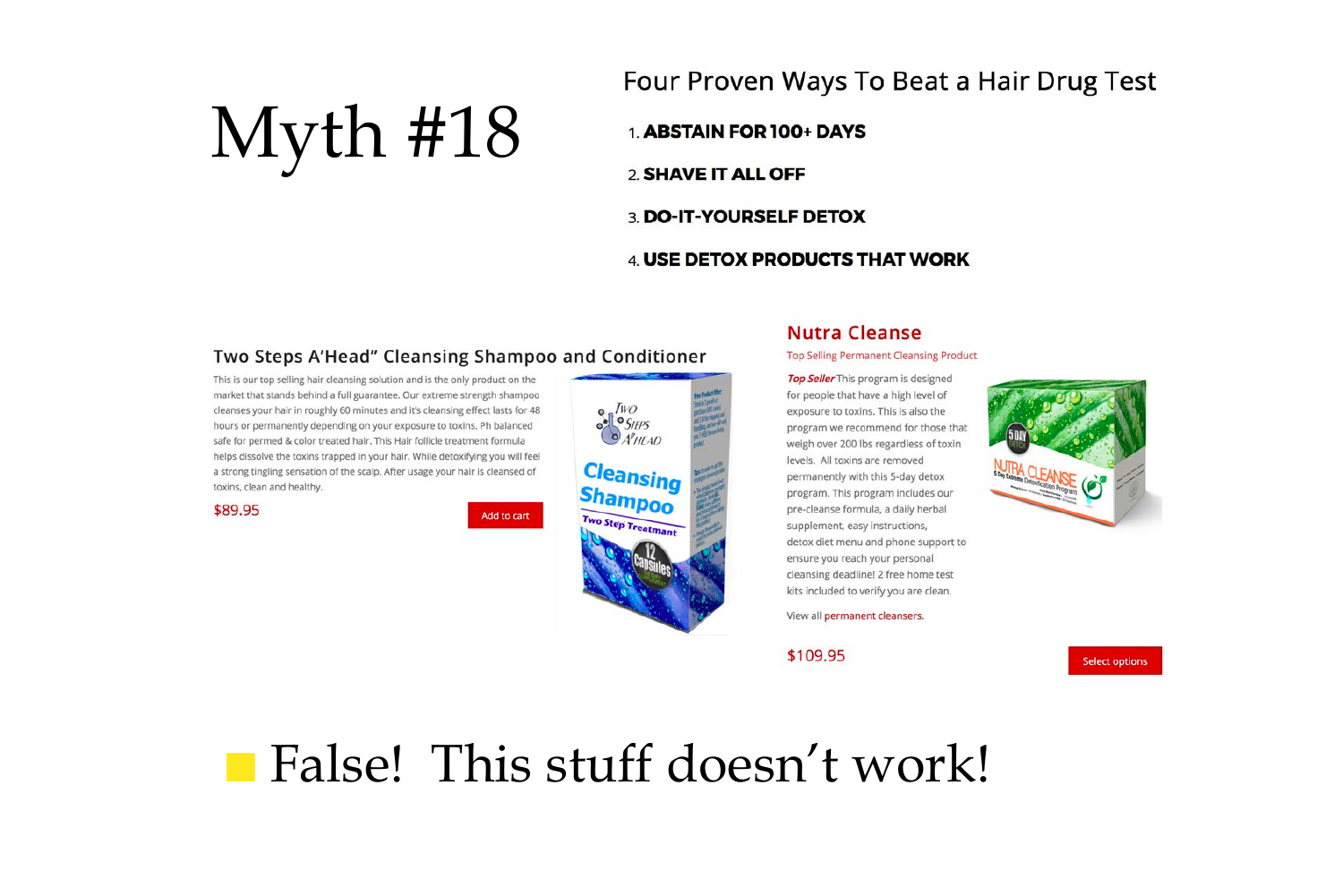- Consuming baking soda will produce a negative drug test for meth
- sodium bicarbonate
- No research to support this theory
- "Over 500 Fabulous, Fun, and Frugal Uses You've Probably Never Thought Of" by Vicki Lansky she mentions nothing about using Baking Soda to pass a drug test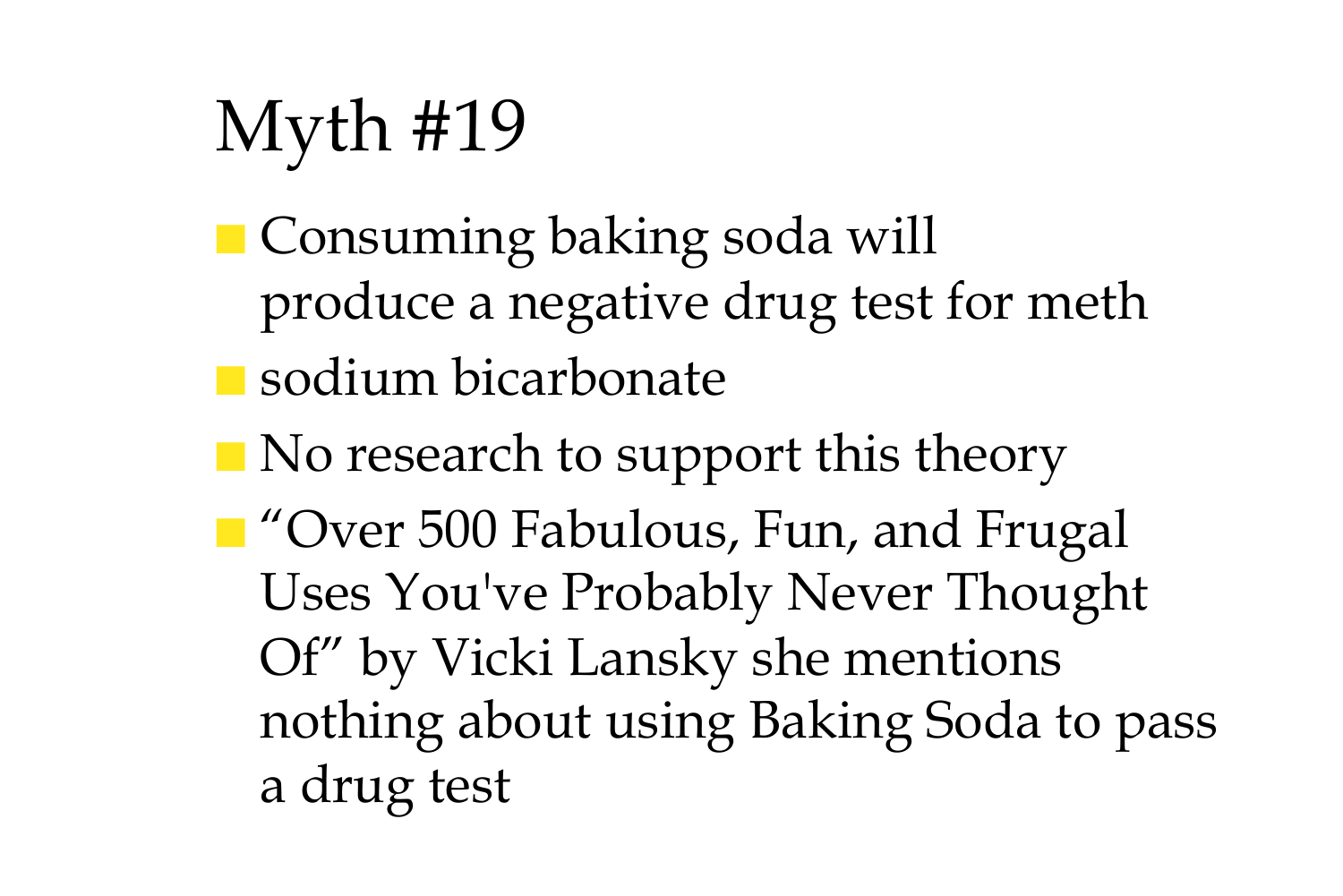- Ur-ine Trouble, 200 pages no mention of baking soda
- Arm & Hammer largest mining company of sodium bicarbonate does drug testing a gets positive results
- sodium bicarbonate is a natrually occurring body chemical
- FALSE